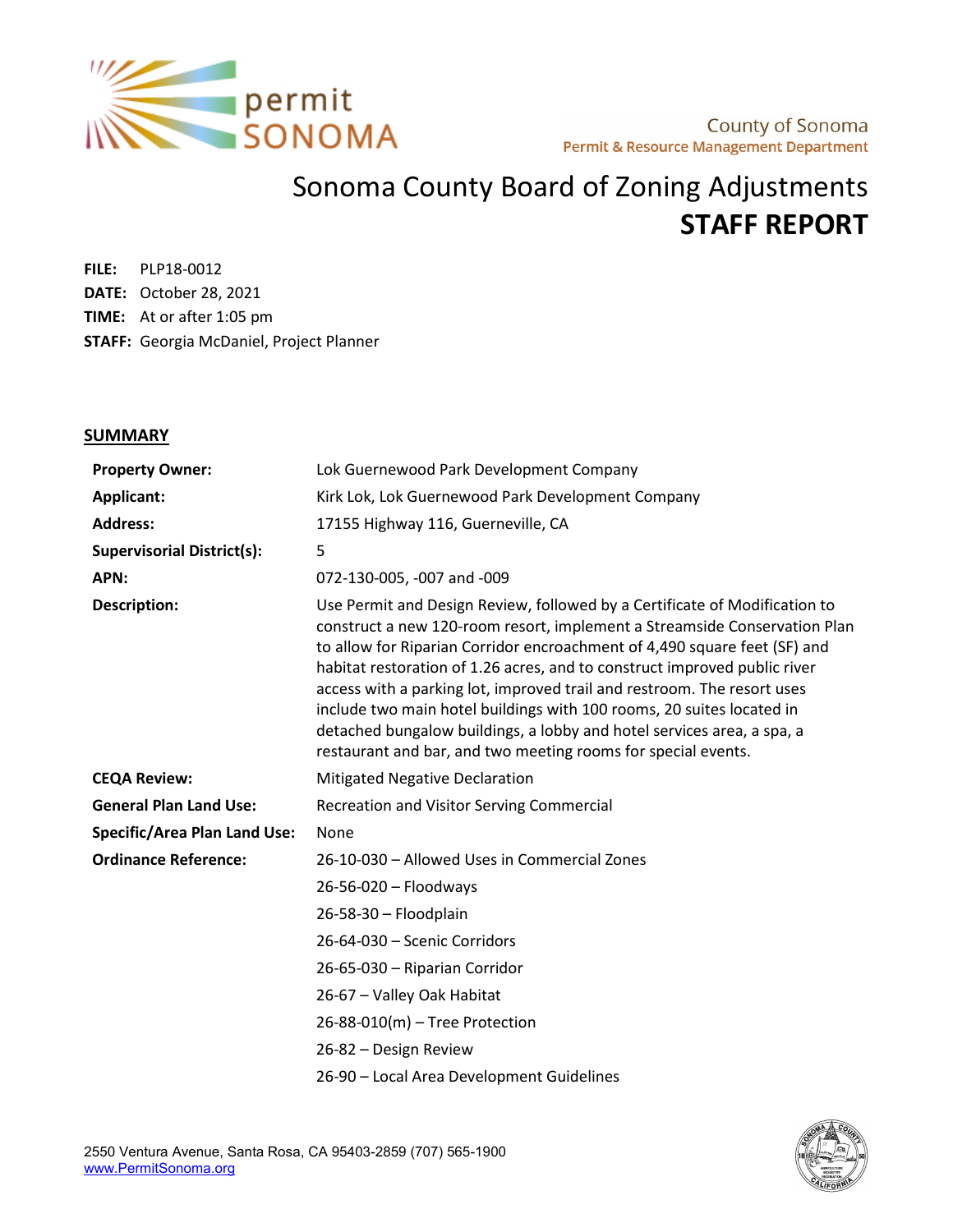**Zoning:** K (Recreation and Visitor-Serving Commercial) with Combining Zones for LG/RRC and LG/116 (Local Area Development Guidelines for Russian River Corridor and Highway 116 Scenic Corridor), F1 (Floodway), F2 (Floodplain), SR (Scenic Resources), RC 25/50 (Riparian Corridor with 50-foot and 25-foot setbacks), and VOH (Valley Oak Habitat)

#### **RECOMMENDATION**

 Adjustments adopt the Mitigated Negative Declaration and approve the Use Permit and Design Review request The Permit Resource and Management Department (Permit Sonoma) recommends that the Board of Zoning subject to the Conditions of Approval.

#### **EXECUTIVE SUMMARY**

 The applicant requests approval of a Use Permit and Design Review application to construct a new 120-room Guerneville. The new resort facility will operate 24 hours per day, seven days a week with up to 37 employees. On-site ancillary resort uses include a spa, restaurant and bar, conference space for events, a gym and a pool and include parking for 201 vehicles, 40 bicycle parking spaces, an improved public river access trail with a public restroom and dedicated public parking (25 spaces). The site is accessed directly from River Road (Highway 116) and is bordered by the Russian River and Hulbert Creek. The property contains Redwood Groves, Riparian resort overlooking the Russian River at the former Guernewood Park Resort site, located 0.8 miles southwest of area. The proposed development will occupy approximately 3.74 acres (39%) of the vacant 9.61-acre property Forest, and a flat terrace with non-native grasses.

 The resort will be served by public water from Sweetwater Springs Water District and sewer from Russian River existing pedestrian river access and parking easements in order to accommodate resort development. Sanitation District. The project requires implementation of a Streamside Conservation Plan to allow for 4,490 SF of habitat loss and 1.26 acres of habitat restoration in the Riparian Corridor. Following approval of the resort Use Permit, a Certificate of Modification to the Dubrava Village subdivision map is required to relocate the

 Initial Study was prepared pursuant to the California Environmental Quality Act, and the project's potential environmental impacts have been analyzed. A Mitigated Negative Declaration (MND) is proposed which finds measures have been incorporated into the project conditions of approval. The MND was circulated through the effects on fire evacuation for the surrounding area, resort size, and noise and visual impacts to the adjacent Dubrava Village homes. Staff has also received public comments in support of the project that generally focus on improving property management for the site, new tax dollars and jobs, and increasing property values in the The proposed resort and public access improvements are considered consistent with Sonoma County General Plan Land Use policies for Recreation and Visitor Serving Commercial uses and County zoning regulations. An that potential environmental impacts have been fully mitigated to less-than-significant levels. All mitigation State Clearinghouse and noticed for public review and comment from August 27, 2021 through September 27, 2021. Public comments have primarily expressed concerns with traffic, water supply and drought, the resort's area.

#### **PROJECT SITE AND CONTEXT**

#### *Background*

From the 1920's to the 1970's the former Guernewood Park Resort, a summer hotel, operated on the project site until it was destroyed by fire. The application for a Use Permit and Design Review (Permit Sonoma File No.



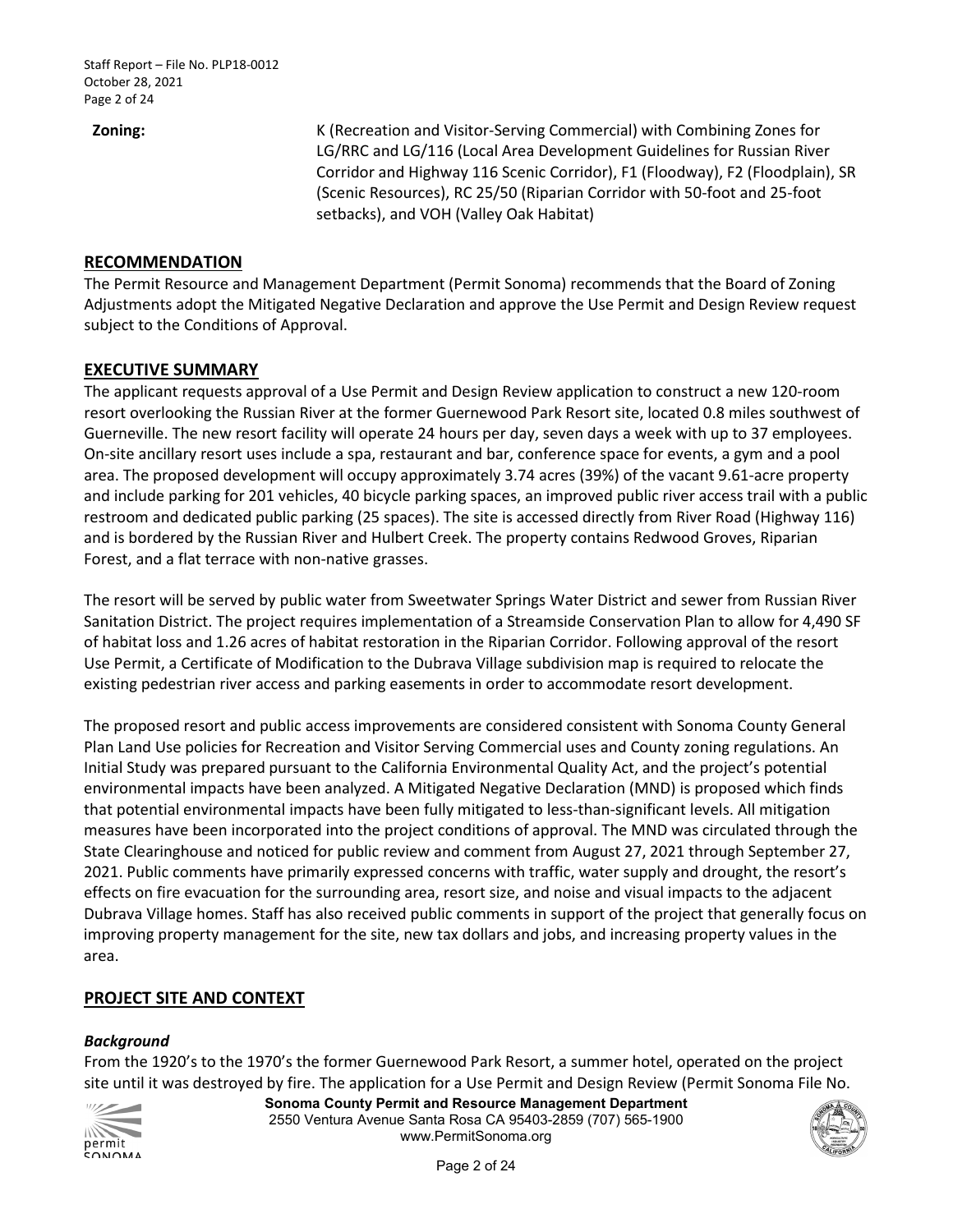PLP08-090) for a new resort was originally submitted on July 17, 2008. Due to the state of the economy, the Riparian Corridor Ordinance and a 50-foot riparian corridor setback was established for Hulbert Creek and the the need for the resort footprint to comply with the 50-foot riparian setback from Hulbert Creek and the Russian consistent with the Zoning Code. In 2018, a new file number (PLP18-0012) was assigned to the application. Since the project, presented before the Design Review Committee, and conducted additional public outreach on the applicant suspended processing of the application. In 2014, Sonoma County Board of Supervisors adopted the Russian River- the two waterways that border the project site. When the project was re-activated in 2014/2015, River was raised. Permit Sonoma required the applicant to revise project plans to reduce building footprint in the riparian corridor and to submit a Streamside Conservation Plan to mitigate impacts of riparian habitat loss, 2018, the applicant has revised project plans to reduce riparian corridor impacts, updated technical reports for project.

### *Area Context and Surrounding Land Uses*

 The property is located between unincorporated communities of Guerneville and Guernewood, within the Guerneville Urban Service Area boundary along the Russian River and Highway 116. The site is situated in a densely-treed area surrounded by smaller residentially developed properties to the north and southwest, the Russian River and forest/timberland to the southeast, and commercially developed properties to the northeast.

| <b>Direction</b> | <b>Land Uses</b>                                                                           |
|------------------|--------------------------------------------------------------------------------------------|
| <b>North</b>     | Highway 116 is immediately adjacent to the north. Across Highway 116 is Guernewood         |
|                  | Park, a residential community.                                                             |
| South            | The Russian River flows through the property on the southern border. Across the Russian    |
|                  | River is forest/timberland.                                                                |
| East             | Hulbert Creek flows along the property's northeastern border. Guerneville is approximately |
|                  | 0.76 to 1 mile to the east.                                                                |
| West             | Dubrava Village (residential condominium development) is immediately adjacent to the       |
|                  | west.                                                                                      |

#### *Significant Applications Nearby*

There are no significant applications nearby.

#### *Access*

 property line. Over the years, the public has parked onsite within the highway frontage area to access the Russian River. Currently, the property is fenced along the highway preventing public parking onsite. A gap in the Russian River. At the front property line is a Sonoma County Transit bus stop (serving Transit Routes 20 and 28) and a pedestrian crosswalk extending from the property, across Highway 116, to Lovers Lane. The project line. The traffic study prepared for the project (W-Trans, February 2016, updated December 11, 2018, Addendum dated September 8, 2020) found the location of the driveway entrance provides adequate sight distance to allow vehicles to safely enter and exit the site and to avoid turning movements at nearby The project site is located on a 9.61-acre property with 330 feet of street frontage along Highway 116. The site is currently served by an unimproved driveway accessed directly from Highway 116, near the northwestern fence allows the pubic to continue to use the public pedestrian easement across the property to access the proposes to improve the existing driveway and relocate the bus stop to the northern end of the front property intersections. The hotel driveway entrance and traffic circle at the hotel lobby and restaurant entrance also provides sufficient access for emergency vehicles, buses, and service trucks.



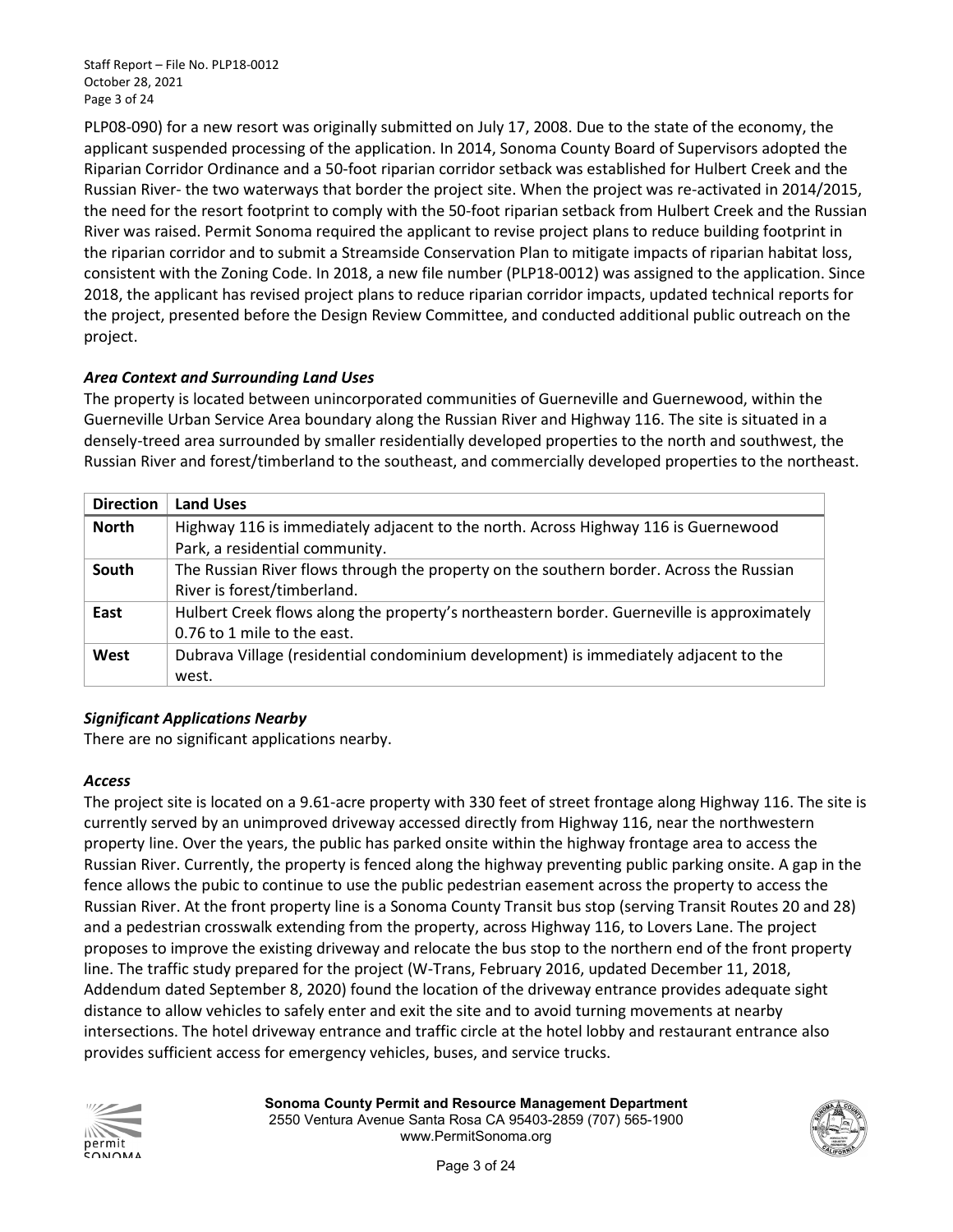#### *Wildfire Risk*

 The project is located in a State Responsibility Area and is outside of the wildland high and very high fire hazard zones mapped by Wildland Fire Hazard Areas Figure PS 1-g of the Sonoma County General Plan 2020. The project is located in a relatively flat area and surrounded by redwood groves, riparian corridors and rural residential uses. The resort would add population to the site in the form of guests and employees. However, the site is roughly one mile from the Russian River Fire Station #1, ensuring rapid response times in the event of an emergency. To facilitate locating an emergency and to avoid delays in emergency response, the project has been conditioned to require the resort provides for safe access for emergency fire apparatus and civilian evacuation concurrently, and unobstructed traffic circulation during an emergency.

 Additionally, project conditions of approval require the resort connects to the Sweetwater Springs Water employee training programs consistent with the requirements of the 2013 California Fire Code and Sonoma County Code. New construction on the site must conform to County Fire Safe Standards and Wildland Urban stairways to roofs, fire apparatus access roads, door panic hardware, fire resistant stairway enclosures, the intrusion of flames and burning embers projected by a wildland fire and contributes to a reduction of losses. District, installs fire hydrants for fire suppression, and develop fire safety and emergency plans, as well as Interface building requirements. Fire Safe Standards include building requirements related to fire sprinklers, emergency water supply, and defensible space. Structures in Wildland Urban Interface zones are required to be built with exterior construction that will minimize the impact on life and property and help structures to resist

#### *Water/Wastewater/Utilities*

#### Water:

 The project proposes a connection to the Sweetwater Springs Water District for provision of water supplies. On March 22, 2021, the Sweetwater Springs Water District (District) issued a Will Serve Letter for the project, confirming the District has adequate domestic water supplies for the project. The Will Serve Letter is conditioned on the applicant using Building Type Construction IA and IB (noncombustible and fire resistive), IIA higher water flow (in gallons per minute) is needed for fire protection for Building Type Construction IA and IB and/or IIIA (a combination of exterior walls of masonry or concrete and roof/floors of combustible material). A (See Attachment 10 for details). If the type of construction is not Type IA, IB, IIA or IIIA, the applicant will have to construct additional water storage at the applicant's expense.

#### Wastewater:

 the parcel. The Sanitation District has confirmed capacity to serve the resort. The project proposes connection Letter from the District prior to building permit issuance. The Russian River Sanitation District service lines are within the Highway 116 right-of-way along the frontage of to the Russian River County Sanitation District. A condition of project approval requires submittal of a Will Serve

#### Stormwater:

Letter from the District prior to building permit issuance.<br>Stormwater:<br>The project will require the construction of new stormwater drainage facilities. The project has been conditioned so that the final grading/improvement plans prevent and/or minimize the discharge of pollutants and waste after the project is constructed (post-construction). The project incorporates sustainable LID (low impact development) strategies that encourage infiltration and minimizes the introduction of pollutants into downstream receiving waters. The main measures incorporated include the stenciling of inlets to increase public awareness, sediment removal and erosion repair, creation of numerous bio-retention areas throughout the site and the use of flow-through planters. Of the 149,044 square feet of proposed developed site area, 115,260



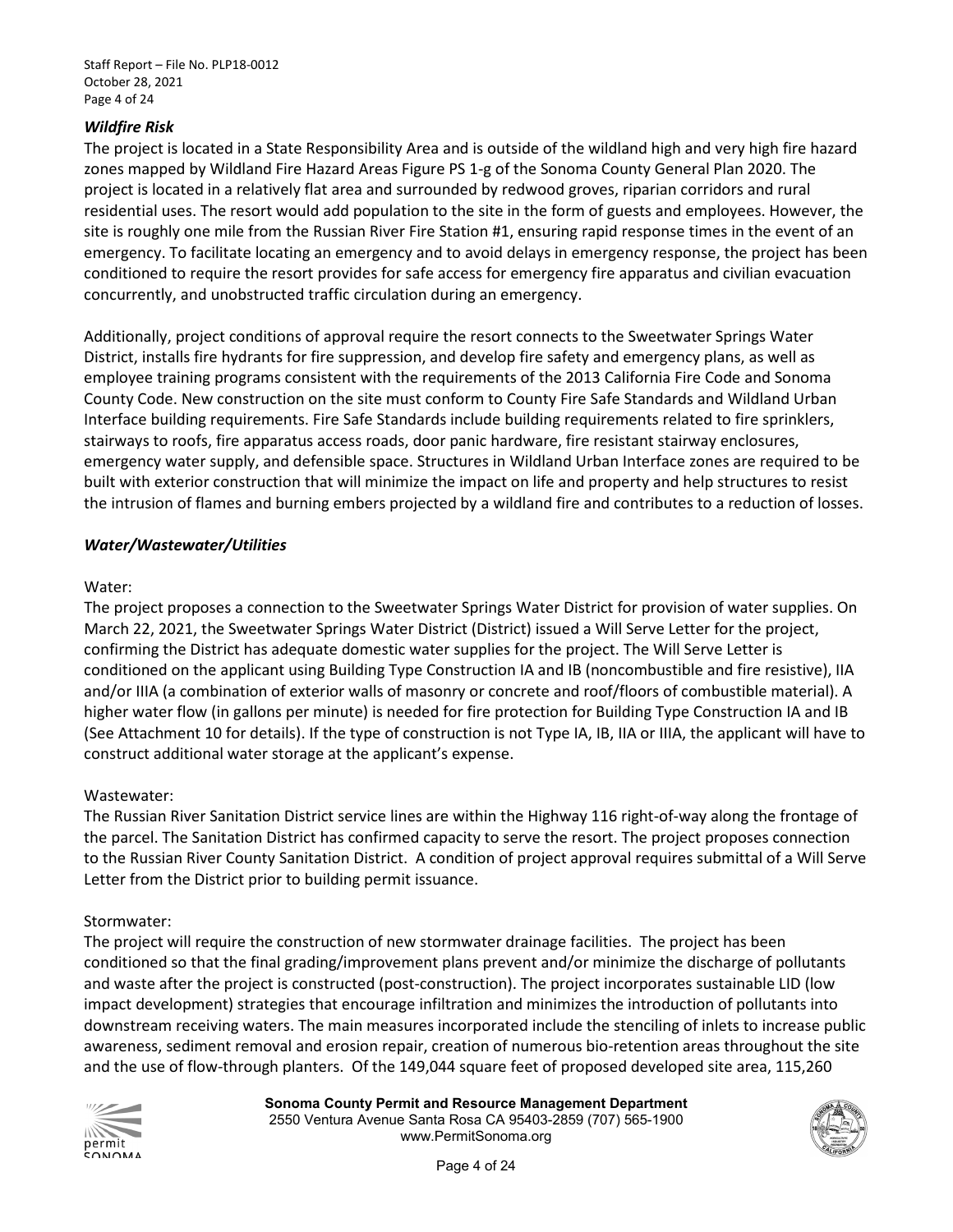Staff Report – File No. PLP18-0012 October 28, 2021 Page 5 of 24

 square feet (78%) will be permeable surface area and 33,085 square feet (22%) will be non-permeable surface area.

#### Other Utilities:

 PG&E will be extending power into the site from Highway 116. The project has been conditioned to comply with the County's solid waste requirements. Project conditions of approval require the resort complies with County solid waste management and reduction requirements. All garbage and refuse on the site will be stored for no more than seven calendar days and must be properly disposed of at a County Transfer Station or County Landfill before the end of the seventh day.

#### *Agricultural Conditions/Land Encumbrances/Contracts*

There are no existing onsite agricultural conditions nor a Williamson Act contract encumbering the property.

 River, and for parking purposes on the project site. The easements were granted to the County as part of the Dubrava Village condominium subdivision approval in 1985 (O.R. #1985-043934): The County of Sonoma holds easements for access and public utility purposes, pedestrian access to the Russian

- • The Access and Public Utilities Easement encumbers a strip of land with a uniform width of 52 feet Village subdivision map (recorded under Book 373 of Maps, Page 30-32 of Sonoma County Records). located on the northwestern portion of the property, identified as 'Easement Parcel A' on the Dubrava
- below). The Pedestrian Access Easement is identified as 'Easement Parcel E' on the Dubrava Village subdivision map (recorded under Book 373 of Maps, Page 30-32 of Sonoma County Records). • The Pedestrian Access Easement encumbers a strip of land with a uniform width of 10 feet located across the west side of the property, providing pedestrians access from Highway 116 to a public river beach that has been historically used by the public for recreational purpose (see river beach easement
- • The Parking Easement encumbers land at the northern portion of the property for 25 parking stalls in delineated by fence posts and signs and to have 25 parking stalls marked upon the surface of the ground Sonoma County Records). Lot 1 is the northern 1.27 acres of the project site located along Highway 116 (APN 072-130-007). the northern portion of the property, along Highway 116. Access to the parking easement is via the Access and Public Utilities Easement described above. The parking easement is required to be within 'Lot 1' of the Dubrava Village subdivision map (recorded under Book 373 of Maps, Page 30-32 of

 (APN 072-130-007). To accommodate the resort development, the project proposes to relocate the 25-stall parking easement to the northeastern portion of the property, and the pedestrian access easement to run adjacent to Hulbert Creek, ending at the public beach on the Russian River. Following approval of the resort Use Permit, Project conditions of approval require the applicant obtain the following:

 access and parking easements) and acceptance of a new grant of public right-of-way for the realigned • Board of Supervisor approval to vacate the existing public right-of-ways for river access (pedestrian river trail and parking areas.



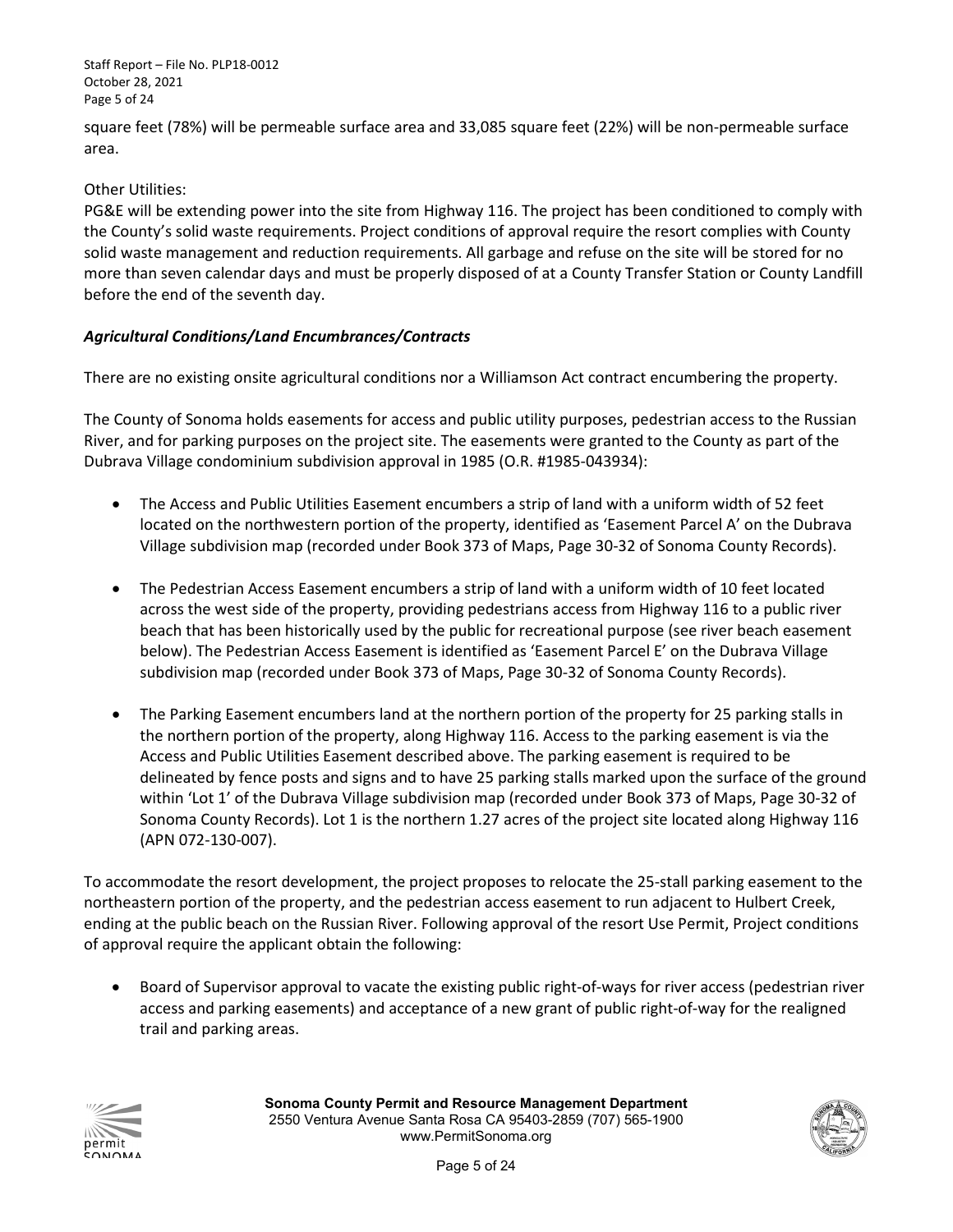Staff Report – File No. PLP18-0012 October 28, 2021 Page 6 of 24

- A Certificate of Modification to reflect the relocated public right-of-ways for pedestrian river access and parking easements
- legal lot. • A Voluntary Merger to merge the three project parcels (APN 072-130-005, -007 and -009) into a single

#### River Beach Easement:

 Russian River. The river beach easement (recorded under O.R. #1985-043933) is for recreational purposes and is described as the land within Lot 2 and Lot 3 on the Dubrava Village subdivision map (recorded under Book 373 The County also holds an easement over the southern portion of the property which contains a beach on the of Maps, Page 30-32 of Sonoma County Records), which lies below the elevation of 14.00 feet mean sea level.

#### Sewer Easement:

An existing 12-foot wide sanitary sewer easement (recorded under O.R #1985-033307) encumbers the property.<br>This sanitary sewer easement location extends from Highway 116 and is located under the proposed public This sanitary sewer easement location extends from Highway 116 and is located under the proposed public restroom building, Tree House Suite buildings and one of the main hotel buildings. The project proposes to install a new sanitary sewer line extending from Highway 116, directly to the main hotel building. Project conditions of approval allow the applicant to submit a request for a summary vacation ("quit claim") of the existing 12-foot wide sanitary sewer easement.

#### *Other Environmental Conditions*

 encampments still exist on the site. There are also abandoned cars in the riparian corridor of Hulbert Creek. The Evidence of past historical use of the site exists with paved road access and cement foundation pads. In recent years, the site has been used by transients for camping and disposal of garbage. Currently, homeless project biologist recommends that debris from past use of the site (including old car bodies along Hulbert Creek, illegal campsites and cement foundations) be removed from the riparian corridors where reasonably feasible (some material is overgrown with roots which if removed would damage the root structure).

#### **PROJECT DESCRIPTION**

 encroachment of 4,490 square feet (SF) and habitat restoration of 1.26 acres, and to construct an improved property and include two main hotel buildings with 100 rooms, lobby and hotel services, bar, small restaurant dedicated public parking (25 spaces), public restroom facility, and an improved public trail to the Russian River. The public trail and public parking components require the relocation of existing public access and parking Kirk Lok requests approval of a Use Permit and Design Review, followed by a Certificate of Modification to construct a new 120-room resort, implement a Streamside Conservation Plan to allow for Riparian Corridor public river access parking lot and trail. The project would occupy 3.74 acres (39%) of the vacant 9.61-acre and spa, two meeting rooms for special events, and 20 additional suites located in detached bungalow buildings, easements. Project details are summarized below.

120-Room Resort Facility:

 100 (one hundred) 410 SF guest rooms, lobby (2,600 SF), two meeting rooms (3,656 SF total), hotel services area (5,652 SF), a public restaurant and bar (3,334 SF), plus a guest spa (2,055 SF) and gym (538 Two main hotel buildings (34,359 SF total and 37,314 SF total) with building heights up to 53 feet, and SF).



•

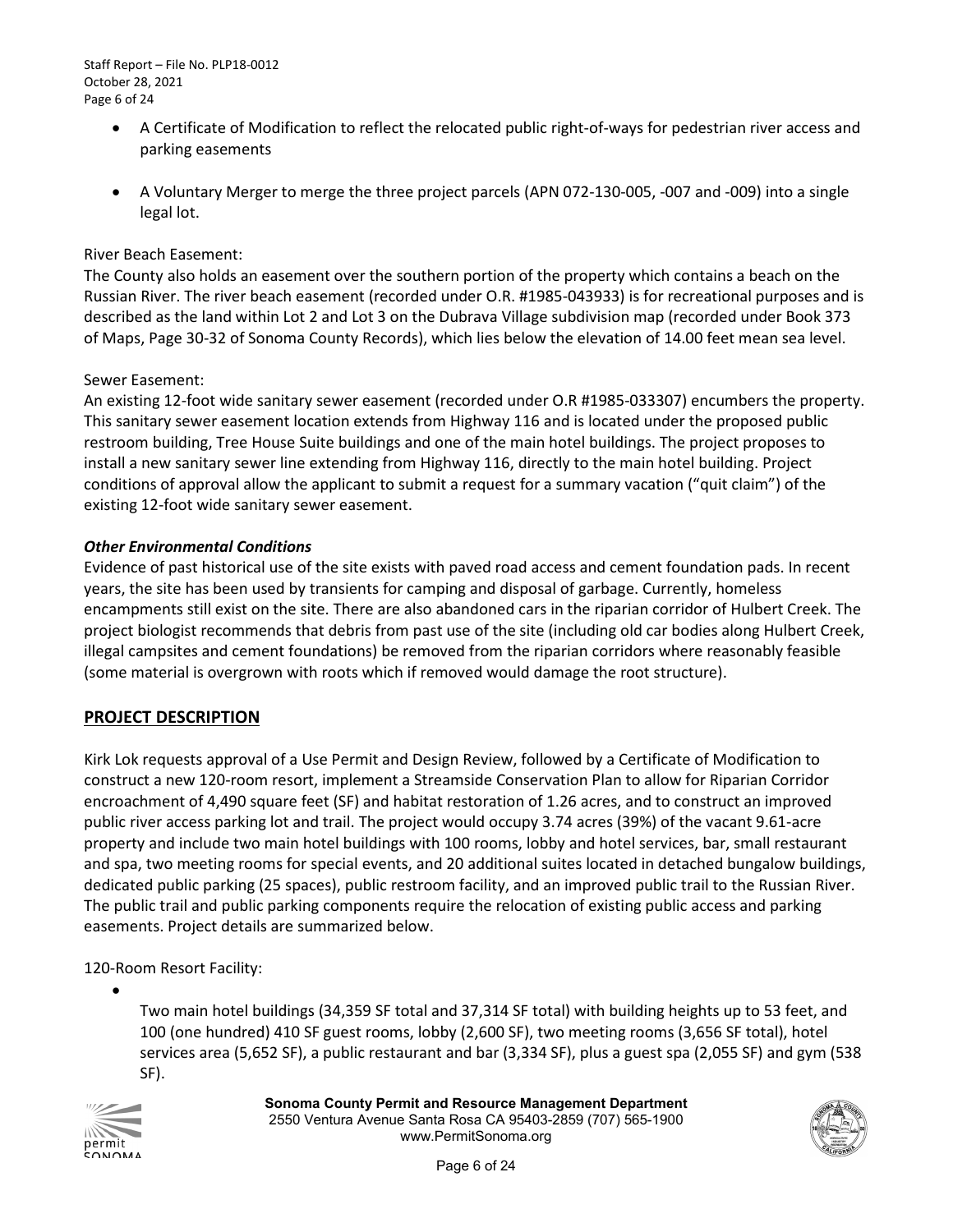Staff Report – File No. PLP18-0012 October 28, 2021 Page 7 of 24

- Five "Tree House" buildings (15,736 SF total) with building heights up to 53 feet and each building containing four guest suites (756 SF each) for a total of 20 guest suites.
- Accessory buildings including a pool house (92 SF) and a gate house (188 SF).
- Hours of operation consisting of 24 hours per day, seven days per week, with a total of 37 employees assigned to the following shifts:
	- o A maximum of 18 employees onsite between the hours of 7am to 3pm; and
	- o A maximum of 15 employees onsite between the hours of 3pm to 11 pm; and
		- $\circ$  A maximum of 4 employees onsite between the hours of 11pm to 7am.
- Parking for a total of 201 vehicles, with 176 spaces for resort guests and employees (including a zone for 15 sacked parking spaces); and 25 public spaces reserved for public use.
- Parking for a total of 40 bicycles.
- • Special events, such as corporate events or meetings and potentially receptions, with amplified speech and amplified music confined to indoors only.
- A new transit shelter with a bench will be installed at the front of the property.
- entry signage and landscaping plus public utilities and drainage infrastructure, and implementation of greenhouse gas emission reduction measures. • Construction of related site improvements including driveways, parking lots, walkways, decks, patios,
- Ingress and egress for vehicles via an entrance directly off of Highway 116.
- A sound wall six to eight feet in height at the western property boundary.
- Stone and hedge wall between Highway 116 and the parking areas to visually separate the resort from the highway and adjoining residential uses.
- New landscaping installed throughout the site to integrate the project with the existing visual setting and to enhance the quality of the existing riparian habitat.

Implementation of a Streamside Conservation Plan to allow:

- 4,490 SF (approximately 0.10 acres) of Riparian Corridor habitat loss due to resort building structures, patios, decks and walkways (consisting of 2,745 SF of impermeable areas and 1,746 SF of permeable areas); and
- • Approximately 0.32 acres (13,939 SF) of Riparian Corridor habitat loss due to the public access trail and the pathway to the river from the hotel; and
- Mitigation for 0.42 acres (18,429 SF) of Riparian Corridor habitat loss at a 3:1 ratio for a total minimum mitigation area of 1.26 acres (55,080 SF) of riparian habitat restoration, including non-native vegetation removal and planting with native riparian vegetation.

Public Access Facilities and Improvements:

- Following action on the Project Use Permit (File No. PLP18-0012), an application to obtain a Certificate of Modification is required to reflect the vacation of the existing right of way for the public access easement to the Russian River and the public parking easement; and a grant of right of way for the public access and public parking easements, consistent with the Project approval.
- • Construction of a public access trail connecting Highway 116 to the Public Parking Lot and the Russian River public beach. The upper portion of the public access trail (from Highway 116 to the top of bank of public access trail (from top of bank to the public river beach) will be constructed in accordance with the California State Park Accessibility Guidelines (2015 or later) and/or the Federal Access Board Outdoor the Russian River) will be ADA (Americans with Disabilities Act) accessible. The lower portion of the



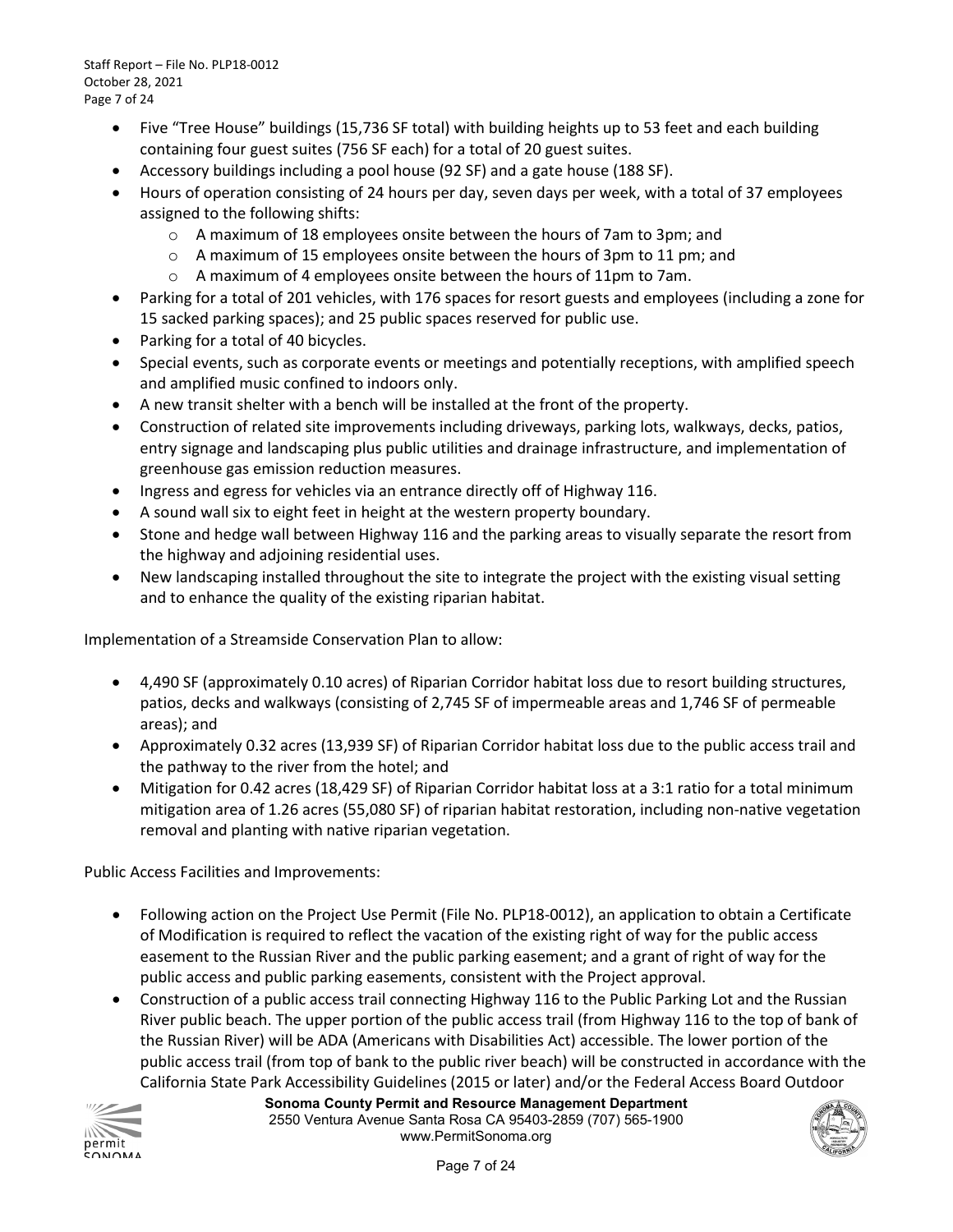Developed Areas (May 2014 or later) in order to provide the most access while protecting the sensitive environment.

- A 25-space public parking lot and public restroom facility (128 SF) developed on the east side of the site.
- Hours of Operation for the public access facilities and improvements (public trail, 25-space public parking lot, and public restroom) are seven days per week, from sunrise to sunset.

#### *Project History*

The table below summarizes key project milestones and events.

| <b>Date</b> | <b>Project Event/Milestone</b>                             |
|-------------|------------------------------------------------------------|
| 07/17/2008  | Original application submitted                             |
| 2014/2015   | Project reactivated                                        |
| 05/22/2018  | Revised application sent on referral to prominent agencies |
| 11/7/2018   | Preliminary Design Review Committee public meeting         |
| 02/20/2020  | Application deemed complete                                |
| 08/27/2021  | Mitigated Negative Declaration Public Comment Period       |
| through     |                                                            |
| 9/27/2021   |                                                            |
| 10/18/2021  | Notice of Board of Zoning Adjustments Public Hearing       |

#### *Prior Review*

The Table below summarizes prior actions undertaken for the Project.

| <b>Date</b> | <b>Authority</b>           | <b>Action Taken</b>                                                                                                              |
|-------------|----------------------------|----------------------------------------------------------------------------------------------------------------------------------|
| 11/07/2018  | Design Review<br>Committee | The Design Review Committee (DRC) supports the overall design<br>concept and exception to maximum building height, provided that |
|             |                            | the project reduce building massing and add landscaping. The<br>Design Review Committee requested final review and approval on   |
|             |                            | the project as a condition of approval.                                                                                          |

#### *General Plan and Area Plans*

 Recreation and Visitor Serving Commercial. This land use category allows for visitor serving uses such as restaurants, lodging, developed campgrounds, resorts, marinas, golf courses, and similar types of use.<br>The following General Plan policies provided below are applicable to the project. The following General Plan policies provided below are applicable to the project. The project site is not subject to any Area Plan. The Sonoma County General Plan designates the project site as

Commercial Land Use Policies:

- • Objective LU-15.2: Limit new uses within the floodway of the Russian River, as designated on the Federal Flood Insurance Rate Maps (FIRM), to recreation and visitor serving commercial uses without permanent structures.
- Objective LU-15.3: Maintain a balance of commercial development between local serving and visitor oriented uses. Guerneville shall remain the primary commercial center of the area.



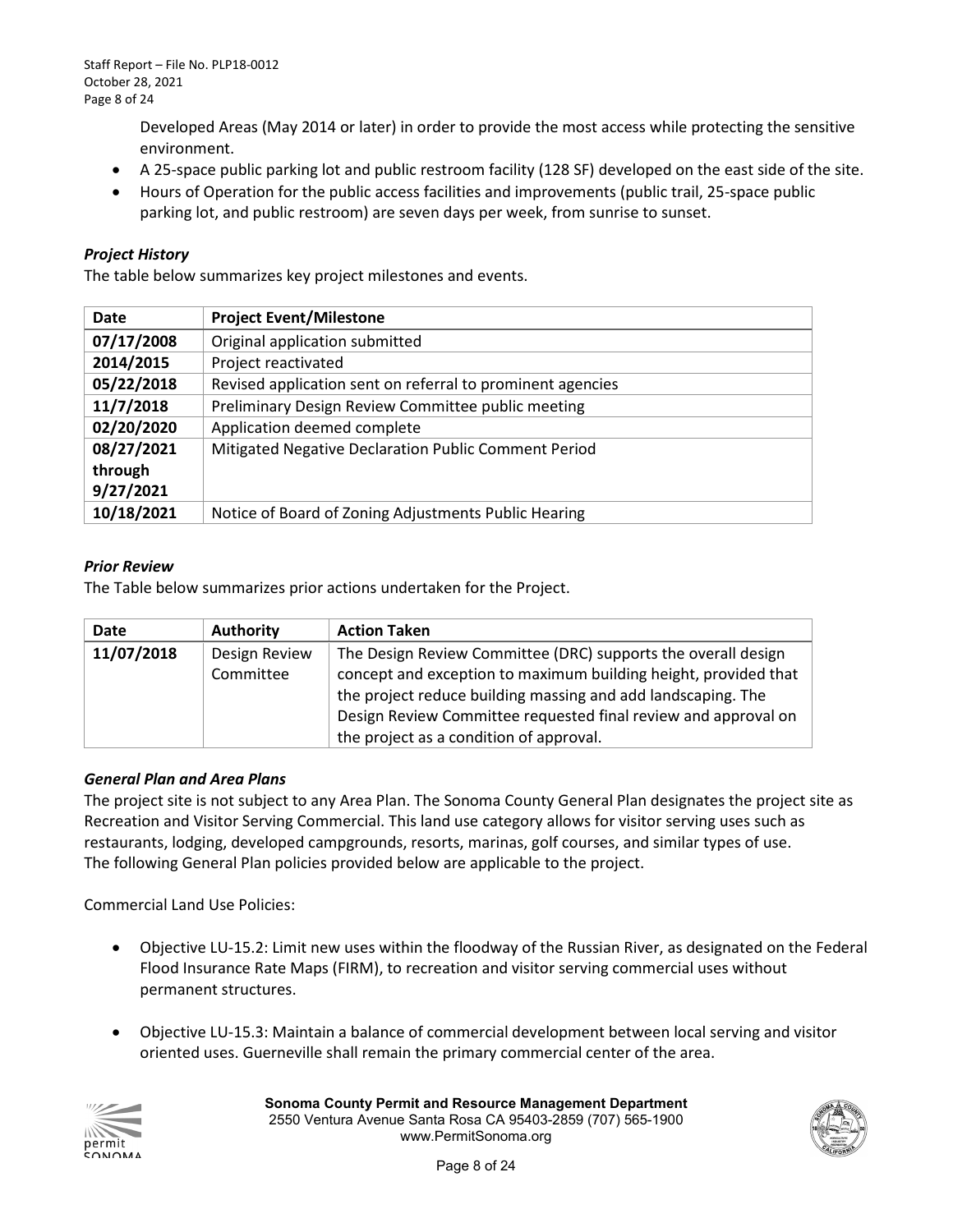Open Space and Resource Conservation Policies:

- provide for security and safety of the use and users to preserve night time skies and the night time • Objectives OSRC-4.1 and OSRC-4.2: Maintain night time lighting levels at the minimum necessary to character of urban, rural and natural areas. Ensure that night time lighting levels for new development are designed to minimize light spillage offsite or upward into the sky.
- but not including administrative design review for single family homes on existing lots outside of Urban • Objective OSRC-6.2: Establish Rural Character as a primary criterion for review of discretionary projects, Service Areas.
- • Objective OSRC-8.2: Provide standards for land use and development in streamside conservation areas that protect riparian vegetation, water resources and habitat values while considering the needs of residents, agriculture, businesses and other land users.

Noise Standards:

- Objective NE-1.4: Mitigate noise from recreational and visitor serving uses.
- • Noise is required to be controlled in accordance with Table NE-2 as measured at the exterior property line of any affected residential or sensitive land use:

| Hourly Noise Metric <sup>1</sup> , dBA | Daytime<br>(7 a.m. to 10 p.m.) | Nighttime<br>(10 p.m. to 7 a.m.) |
|----------------------------------------|--------------------------------|----------------------------------|
| L50 (30 minutes in any hour)           | 50                             | 45                               |
| L25 (15 minutes in any hour)           | 55                             | 50                               |
| L08 (4 minutes 48 seconds in any       | 60                             | 55                               |
| L02 (72 seconds in any hour)           | 65                             | 60                               |
|                                        |                                |                                  |

#### TABLE NE-2: Maximum Allowable Exterior Noise Exposures

 $^1$  The sound level exceeded n% of the time in any hour. For example, the L50 is the value exceeded 50% of the time or 30 minutes in any hour; this is the median noise level. The L02 is the sound level exceeded 72 seconds in any hour.

Water Resources:

•

 of groundwater availability: Class 1 = Major Ground Water Basin, Class 2 = Major Natural Recharge Areas, Class 3 = Marginal Groundwater Availability and Class 4 = Low or Highly Variable Water Yield. Water Resources Element Policy WR-2e requires preparation of groundwater studies to verify the quality and quality of groundwater and assess cumulative impacts associated with discretionary projects located in the Class 3 and 4 areas of the The Water Resources Element of the General Plan includes goals and policies for managing groundwater as a valuable and limited shared resource. The County uses a four-tier classification system to indicate general area county. Permit Sonoma also requires preparation of groundwater studies for discretionary projects located in the Sonoma Valley, Petaluma Valley, and Santa Rosa Plain priority groundwater basins.



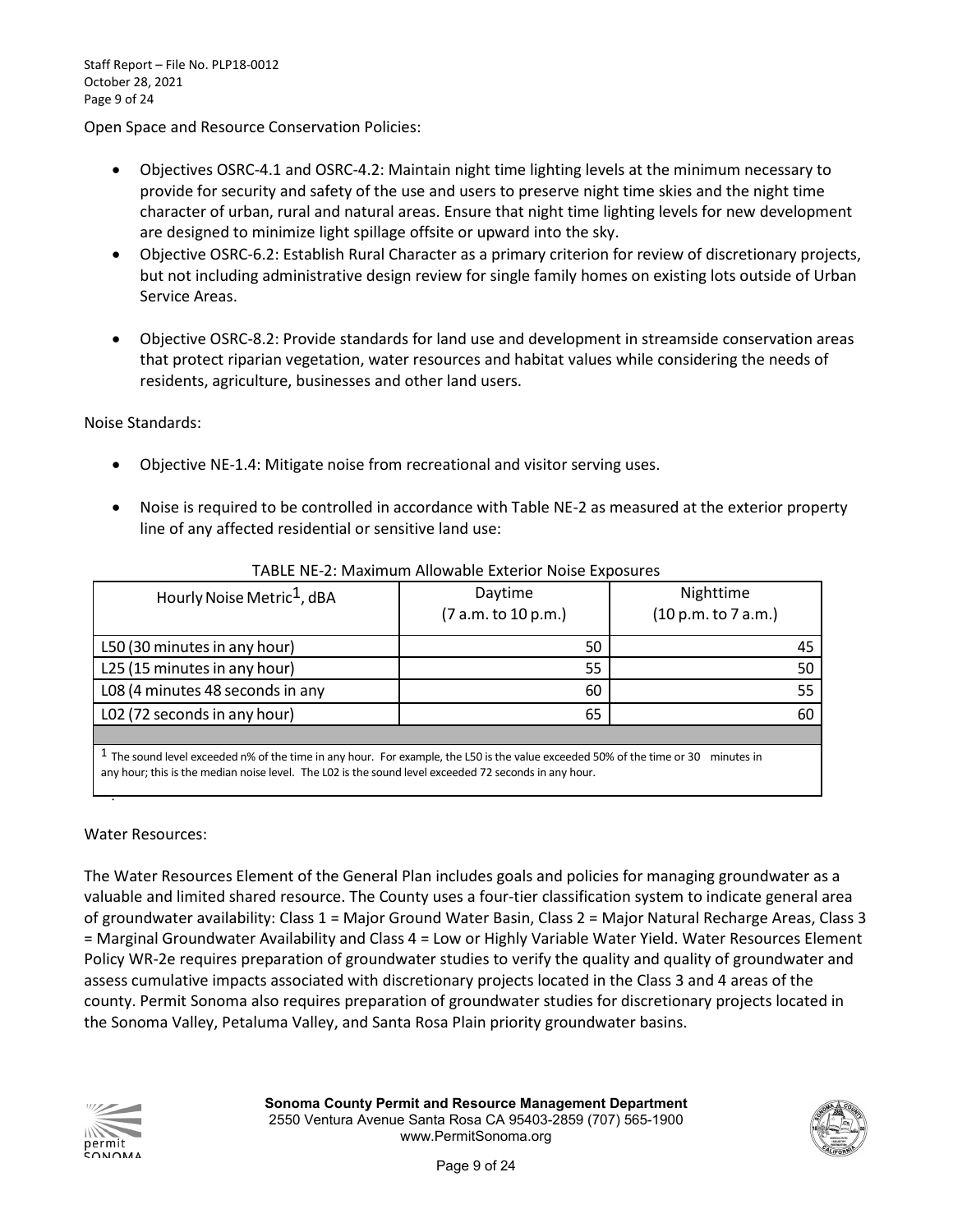#### *Zoning*

 Zoning Ordinance, and the existing and proposed development conditions. The table below summarizes the development standards that apply to the site as outlined in the Sonoma County

| Lot Area                   |                                                                                                                                                                                                                                                                                                                       |                                                                                  |                                                                                                                                                                                                                                |
|----------------------------|-----------------------------------------------------------------------------------------------------------------------------------------------------------------------------------------------------------------------------------------------------------------------------------------------------------------------|----------------------------------------------------------------------------------|--------------------------------------------------------------------------------------------------------------------------------------------------------------------------------------------------------------------------------|
|                            | Minimum size for new lots<br>is 8,000 SF                                                                                                                                                                                                                                                                              | Three separate legal lots<br>totaling 9.61 acres:                                | No change in overall acreage.<br>Project results in a single 9.61 acre<br>lot.                                                                                                                                                 |
|                            |                                                                                                                                                                                                                                                                                                                       | 072-130-005 (5.68 acres)<br>072-130-007 (1.27 acres)<br>072-130-009 (2.66 acres) |                                                                                                                                                                                                                                |
| <b>Land Use</b>            | <b>Recreation and Visitor-</b><br><b>Serving Commercial District</b>                                                                                                                                                                                                                                                  | Vacant/undeveloped                                                               | Resort hotel and improved public<br>river access                                                                                                                                                                               |
| <b>Residential Density</b> | <b>NA</b>                                                                                                                                                                                                                                                                                                             | No residences exist on<br>the property.                                          | No change.                                                                                                                                                                                                                     |
| <b>Front Setback</b>       | 45ft to the centerline of<br>highway                                                                                                                                                                                                                                                                                  | No existing structures                                                           | Gate House 90± ft.<br>Tree House Suites 270± ft.<br>Lobby/Meeting Rooms 390± ft.<br>Restaurant/Spa 330± ft.<br>Restroom 53± ft.                                                                                                |
| <b>Side Setback</b>        | 5ft                                                                                                                                                                                                                                                                                                                   | No existing structures                                                           | Hotel building 135± ft. (east side)<br>Tree House Suites 90± ft. (west<br>side)                                                                                                                                                |
| <b>Rear Setback</b>        | 10ft                                                                                                                                                                                                                                                                                                                  | No existing structures                                                           | No change                                                                                                                                                                                                                      |
| <b>Height</b>              | Max 35 ft.                                                                                                                                                                                                                                                                                                            | No existing structures                                                           | Max 53 feet<br>Exceptions to maximum building<br>height require Design Review or<br>BZA approval.                                                                                                                              |
| Lot Coverage %             | 50%                                                                                                                                                                                                                                                                                                                   | 0%                                                                               | 7%                                                                                                                                                                                                                             |
| <b>Parking Spaces</b>      | <b>Resort Facility requires 226</b><br>spaces: 1 space per hotel<br>room; 1 space for manager;<br>1 space per 60 SF of dining<br>area; 1 space per 75 SF for<br>meeting rooms.<br><b>Existing Public Parking</b><br><b>Easement requires 25</b><br>spaces.<br>1 Bicycle Space is required<br>per 5 spaces of required | 0                                                                                | 201 total parking spaces: 176<br>spaces and 15 stacked spaces for<br>Resort Facility; 25 spaces for<br>public parking lot.<br>40 Bicycle spaces.<br>Parking Standards may be reduced<br>with Design Review or BZA<br>approval. |



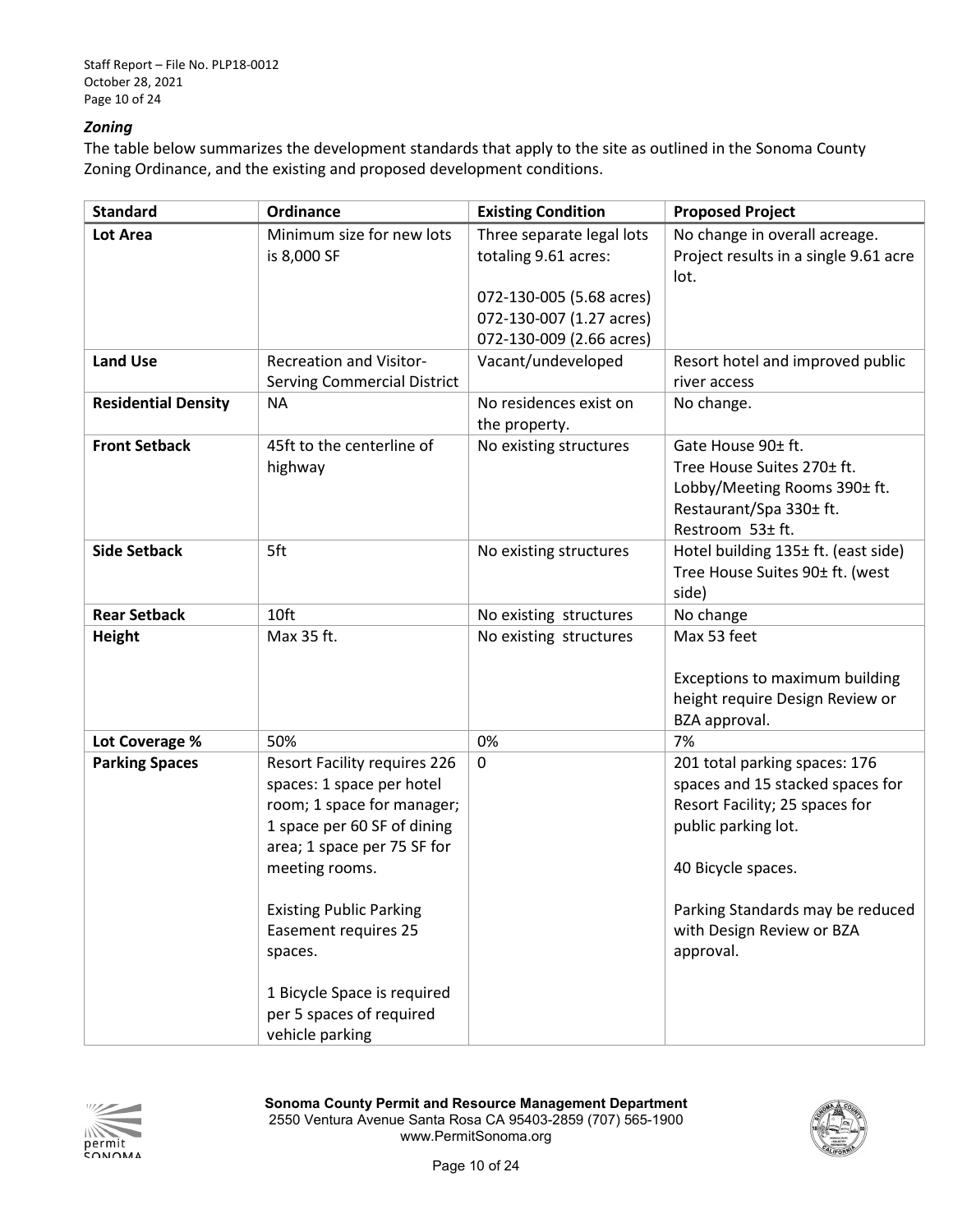Staff Report – File No. PLP18-0012 October 28, 2021 Page 11 of 24

#### *Other Development Regulations or Guidelines*

#### Recreation and Visitor-Serving Commercial (K) Zoning District:

 150 (Lodging) allows resorts with a maximum of two hundred (200) rooms in the K Zoning District provided the site is located in an urban service area and a use permit is obtained. The Zoning Code definition for "Lodging: The project site is zoned K (Recreation and Visitor-Serving Commercial). The K Zoning District encourages a compatible blend of recreation and tourist-commercial uses to maintain and enhance Sonoma County's recreational resources. Sonoma County Zoning Code Section 26-10-030 (Allowed Land Uses) and Section 26-28- Hotel, motel, and resort" includes on-site ancillary restaurants, meeting facilities, personal and spa services, recreational facilities, and accessory retail uses.

#### Increased Building Height:

 allowed height may not exceed the maximum allowed building intensity in the applicable zone. Maximum building intensity is calculated by multiplying the maximum permitted building height by the maximum square In the K Zoning District, the maximum building height is 35-feet. However, the Section 26-10-040.C of the Zoning Code allows for increased building height with a use permit in commercial zones. A building with increased

# footage of lot coverage permitted on a lot.<br>Scenic Resources (SR) Combining District:

 The project site is located within a designated Scenic Corridor for State Route 116 as outlined in the Open Space and Resource Conservation Element of the General Plan. Article 64 of the Zoning Code sets forth development criteria for new development located within Scenic Corridors established outside of the urban service area boundaries for the purpose of preserving the visual character and scenic resources of lands in the county.

#### Design Review:

 The Design Review requirements listed under Sec. 26-82-050 of the Zoning Code set forth minimum development standards and approval requirements applicable to commercial projects, industrial projects, and circulation, architectural design, quality and type of materials, colors, and landscaping. The Sonoma County recommends approval to other decision-making bodies, such as the Board of Zoning Adjustments. After the planned developments. Applications for design review are evaluated with an emphasis on site planning, Design Review Committee conducts preliminary design review on significant new development projects and project is approved, conditions of approval often require final Design Review Committee review prior to grading and building permit issuance.

Local Area Development Guidelines for Russian River Corridor (LG/RRC) Combining District:

 The property is subject to the Local Area Development Guidelines for the Russian River Corridor. The Local character of specific communities and areas, as designated by the Board, while allowing for land uses authorized Guidelines implement General Plan Land Use Element policies and programs to protect and enhance the unique in the General Plan Land Use Element. The 2010 Russian River Corridor Design Guidelines address a wide range of objectives and issues, including:



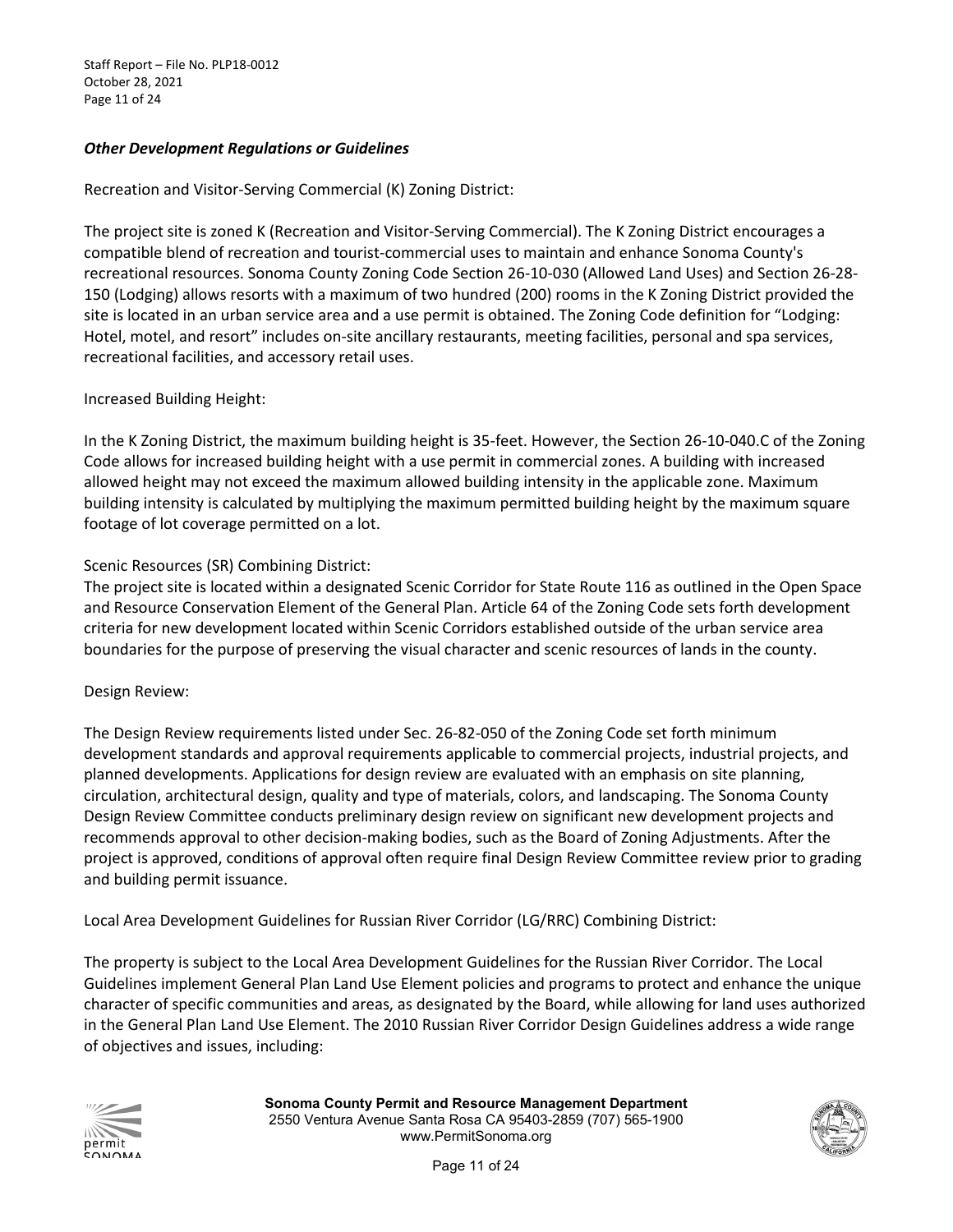Staff Report – File No. PLP18-0012 October 28, 2021 Page 12 of 24

- encourages street vitality and safety. • Ensure buildings are sited and designed to create a welcoming frontage that provides visual interest and
- Preserve existing views of the Russian River from the scenic corridor.
- • Preserve and incorporate natural features, such as mature trees and creeks, into the site design as a valuable project asset.
- Design riverfront development to capitalize on its unique location by providing riverside amenities such as viewing areas, decks, balconies, large windows, and river access.
- • Design new development proposed to be located between the Russian River and the Scenic Corridor to preserve existing views of the river, to the extent feasible.
- Maintain as much of the existing vegetation as possible during site preparation to minimize soil erosion.
- Ensure that building scale and massing reflect the existing character of the surrounding area.
- Ensure that scale and proportions of architectural elements and detailing are appropriate for the building's architectural style.

#### Tree Protection Ordinance:

 The Tree Protection Ordinance listed under Sec. 26-88-010(m) of the Zoning Code requires development permits to minimize the destruction of protected tree species that have a diameter at breast height (d.b.h.) greater than nine inches. "Protected Tree" in the Zoning Code means Big Leaf Maple, Black Oak, Blue Oak, Coast Live Oak, Interior Live Oak, Madrone, Oracle Oak, Oregon Oak, Redwood, Valley Oak, California Bay and removal. If trees are proposed for removal, they must be replaced at a ratio specified in the ordinance ("mitigation") in the form of either preserving existing trees onsite, installing replacement trees, or paying in- lieu fees that are used to acquire and protect native trees on public lands. Applicants are required to use the Arboreal Value Charts provided in the Tree Protection Ordinance to determine arboreal values and applicable their hybrids. Construction activities are required to implement tree protection methods by adhering to the construction and project design standards provided in the ordinance. The ordinance does not prohibit tree mitigation requirements.

Floodway (F1) and Floodplain (F2) Combining Districts:

 The 100-year flood zone or Special Flood Hazard Area (SFHA) is defined as the area that will be inundated by the The project site is classified as being within a 100-year flood hazard on the General Plan's Public Safety Element. flood event having a 1-percent chance of being equaled or exceeded in any given year. These areas are depicted on County zoning maps with the F1- Flood Zone and F2- Flood Plain Combining Zones. County zoning regulations apply for the F1 and F2 Combining Zones:

- • F1 (Floodway) Section 26-56.030: Except as specifically allowed in this article, no building or structure other condition be allowed which would tend to cause significant stream channel alteration or adversely shall be constructed, erected, moved, converted, altered or enlarged in the floodway, nor shall any affect the carrying or storage capacity of a floodway, or otherwise constitute a threat to life and property. Ordinary maintenance and repair of existing nonconforming structures shall be permitted subject to the provisions.
- • F2 (Floodplain) Section 26-58.010: The F2 district shall be applied to properties which lie within the one hundred (100) year flood hazard area as shown on the most recent FEMA maps and accompanying report. The boundaries of the one hundred (100) year floodplain as indicated on the zoning maps should



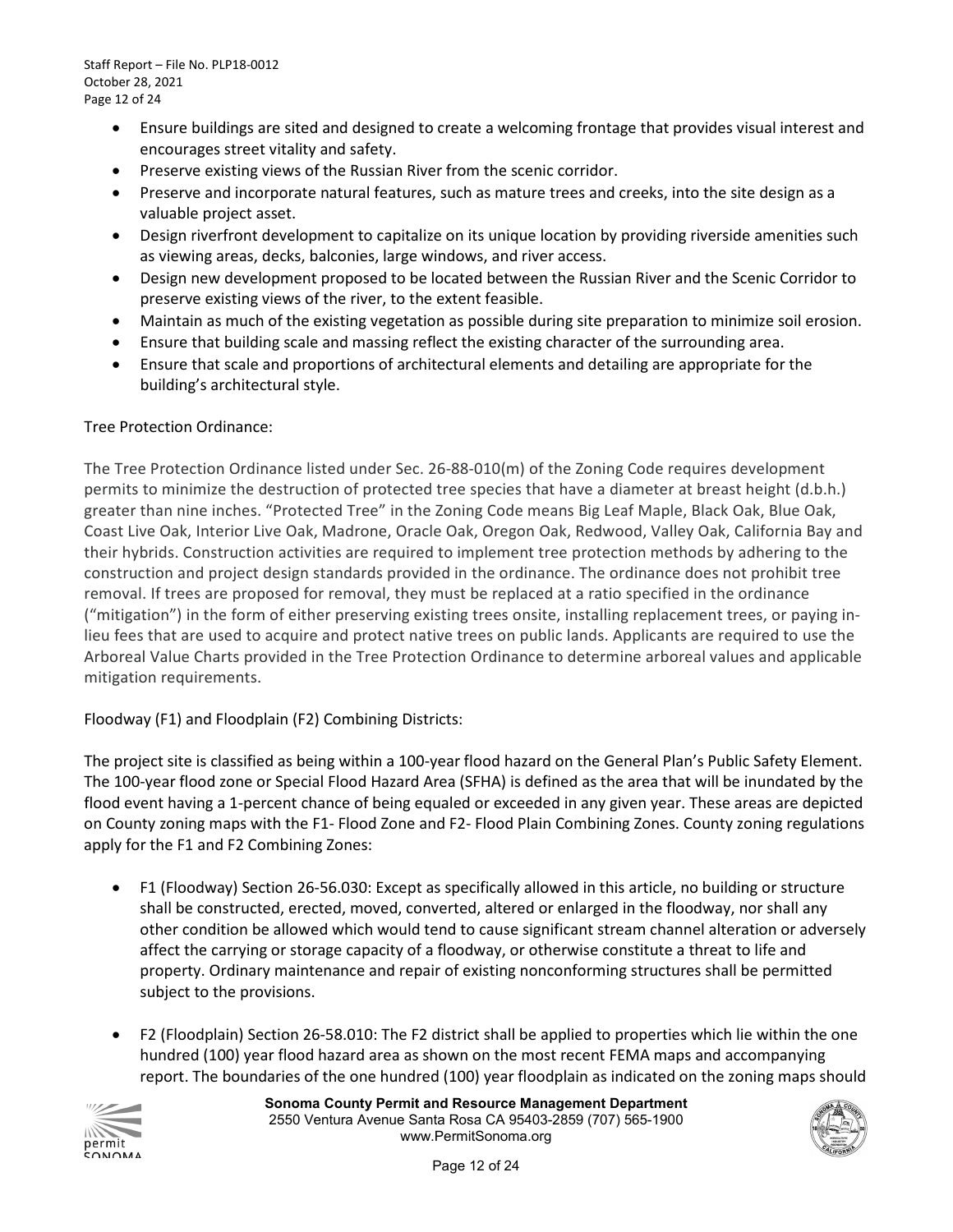be considered approximate. The provisions of this article may be waived by the decision making body where it is demonstrated through engineering analysis, field determinations or other appropriate data, that the precise one hundred (100) year floodplain boundary differs from that shown on the FEMA maps, and provided further, that FEMA approval and sign-off is first secured.

Riparian Corridor with 50-foot and 25-foot setbacks (RC 25/50) Combining District:

 provides for the protection and conservation of the riparian corridors, which includes both the stream or river and land alongside the stream or river. The project site is subject to 50-foot setbacks from the top of bank of the The County has enacted General Plan policies that designate Riparian Corridors throughout the County, and Russian River, which borders the property to south, and Hulbert Creek, which lies along the eastern property line. Section 26-65-005 of the Zoning Code prohibits new development within the Riparian Corridor setback unless a use permit for a Streamside Conservation Plan is adopted that provides for the appropriate protection of the biotic resources, water quality, floodplain management, bank stability, groundwater recharge, and other applicable riparian functions.

Valley Oak Habitat (VOH) Combining District:

The VOH zoning overlay covers the most of the project property, however the project does not result in removal of any valley oak trees.

Timberland Conversions:

 Section 26-18-250 of the Zoning Code exempts minor timberland conversions of less than 3 acres of timberland constructing a structure in compliance with a valid building permit where the conversion is limited to the cutting from a minor timberland conversion zoning permit, provided the timberland conversion is for the purpose of and removal of the minimum number of trees necessary to accommodate the structure and related improvements.

#### **ANALYSIS**

#### *General Plan Consistency*

The project parcel has a Recreation and Visitor Serving Commercial land use designation in the Sonoma County General Plan. This land use category is intended to accommodate visitor-serving uses such as resorts with onsite ancillary uses. The proposed resort is consistent with the visitor-serving commercial land use policy and final Design Review Committee review and approval of the project will ensure the resort maintains rural character and reduces impacts caused by nighttime lighting. Additionally, the project is consistent with open space and resource conservation policies of the General Plan in that implementation of the proposed Streamside Conservation Plan will ensure the protection of riparian vegetation, water resources and habitat values.

 The noise study prepared for the project (Illingworth and Rodkin, 2016), finds that the project will not exceed General Plan noise standards if noise reduction measures are incorporated into the project. Project conditions of approval require all noise reduction measures proposed by Illingworth and Rodkin are met, including construction of a noise barrier (fence or wall) along the westerly project property boundary, varying in height



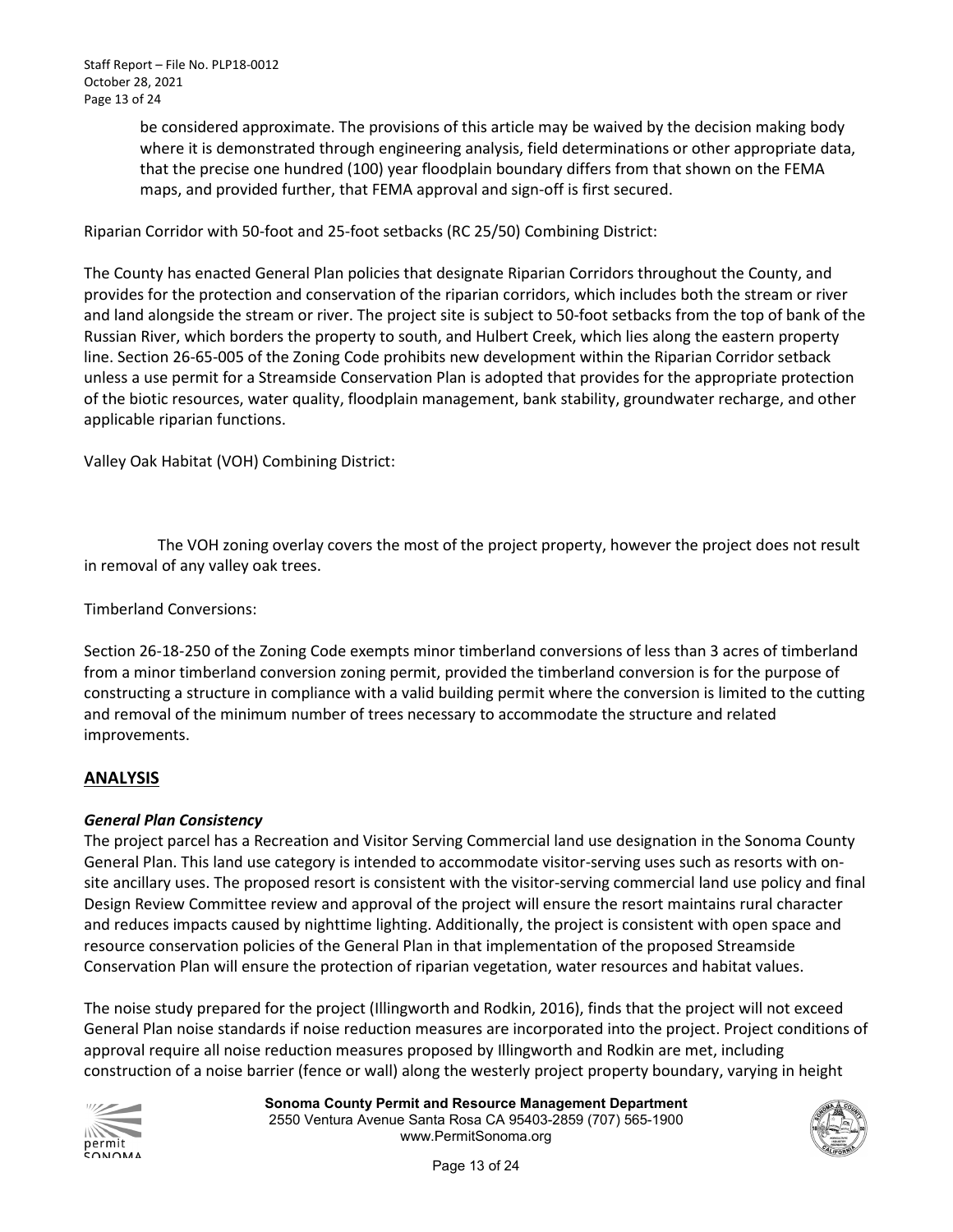from six to eight feet, to reduce driveway/parking lot noise impacts on the adjacent Dubrava Village homes. The project has also been conditioned to require field inspection by Permit Sonoma staff and a qualified acoustical consultant to verify all project noise reduction measures have been met.

consultant to verify all project noise reduction measures have been met.<br>Lastly, the project site is within a Class 1 – Major Groundwater Basin and located outside of any priority review and approval. The Water Conservation Plan must include all reasonably feasible measures to reduce groundwater basin. However, no private wells will be constructed onsite, as the project will be served by public water from the Sweetwater Springs Water District. Project conditions of approval require a Water Conservation Plan be submitted for all buildings and landscaping prior to building permit issuance, subject to Permit Sonoma water demand to the maximum extent feasible and enhance water resource recovery to maintain sustainable water supplies. Measures that must be evaluated include installation of low-flow fixtures, best available conservation technologies for all water uses, rainwater and stormwater collection systems and graywater reuse. All proposed landscaping must comply with the Sonoma County Water Efficiency Landscape Ordinance.

#### *Zoning Consistency*

 The proposed 120-room resort project is located within the Guerneville Urban Service Area boundary and is maximum lot coverage. Exceptions to maximum building height, parking requirements, and Riparian Corridor setbacks are discussed further below. The project is not subject to the 200-foot Scenic Corridor setback and no Valley Oak Trees are proposed for removal. The project proposes to convert 2.35 acres of coast redwood forest (timberland) to a non-forest use and is exempt from a minor timberland conversion zoning permit, as only the minimum number of trees will be removed to accommodate the resort structures and related improvements. allowed in the K (Recreation and Visitor-Serving Commercial) Zoning District with a use permit. The proposed project is a compatible blend of recreation and tourist-commercial uses to maintain and enhance Russian River recreational resources. The project meets Zoning Development Standards with regard to building setbacks and

 of construction impacts to trees on the project site (McNair & Associates, dated February 10, 2018). This report documents probable tree impacts occurring as the result the current project design. Per the Tree Inventory and require removal. The 76 tree removal number is based upon an assumption that full removal could happen at inability to preserve the remaining trees in the clusters. Tree protection measures will be implemented to ensure tree preservation and long-term viability. The tree protection measures are intended to protect root requirements in the Tree Protection Ordinance through a combination of the planting of replacement trees and To evaluate the project's consistency with the Tree Protection Ordinance, the applicant prepared an assessment Construction Impact Assessment matrix, up to 76 coast redwood trees (ranging in size from 10" to 48" DBH) may each cluster designated for partial removal due to their close proximity to proposed buildings (adjacent) and the zones, while allowing construction close to the tree clusters. The project proposes to meet mitigation payment of in-lieu fees.

#### Increased Building Height:

 maximum allowed building intensity in the applicable zone. Per Sec. 26-10-040 (K) of the Zoning Code, Maximum square footage of lot coverage permitted on a lot (50%). The maximum building intensity for the project is 7,325,710 cubic feet (35 feet multiplied by 209,306 sq. feet). The proposed building height is 53 feet (four levels) The Zoning Code states the maximum allowed building height of 35 feet (for Commercial Zones) may be increased with a use permit provided that a building with increased allowed height does not exceed the Building Intensity is calculated by multiplying the maximum permitted building height (35 feet) by the maximum



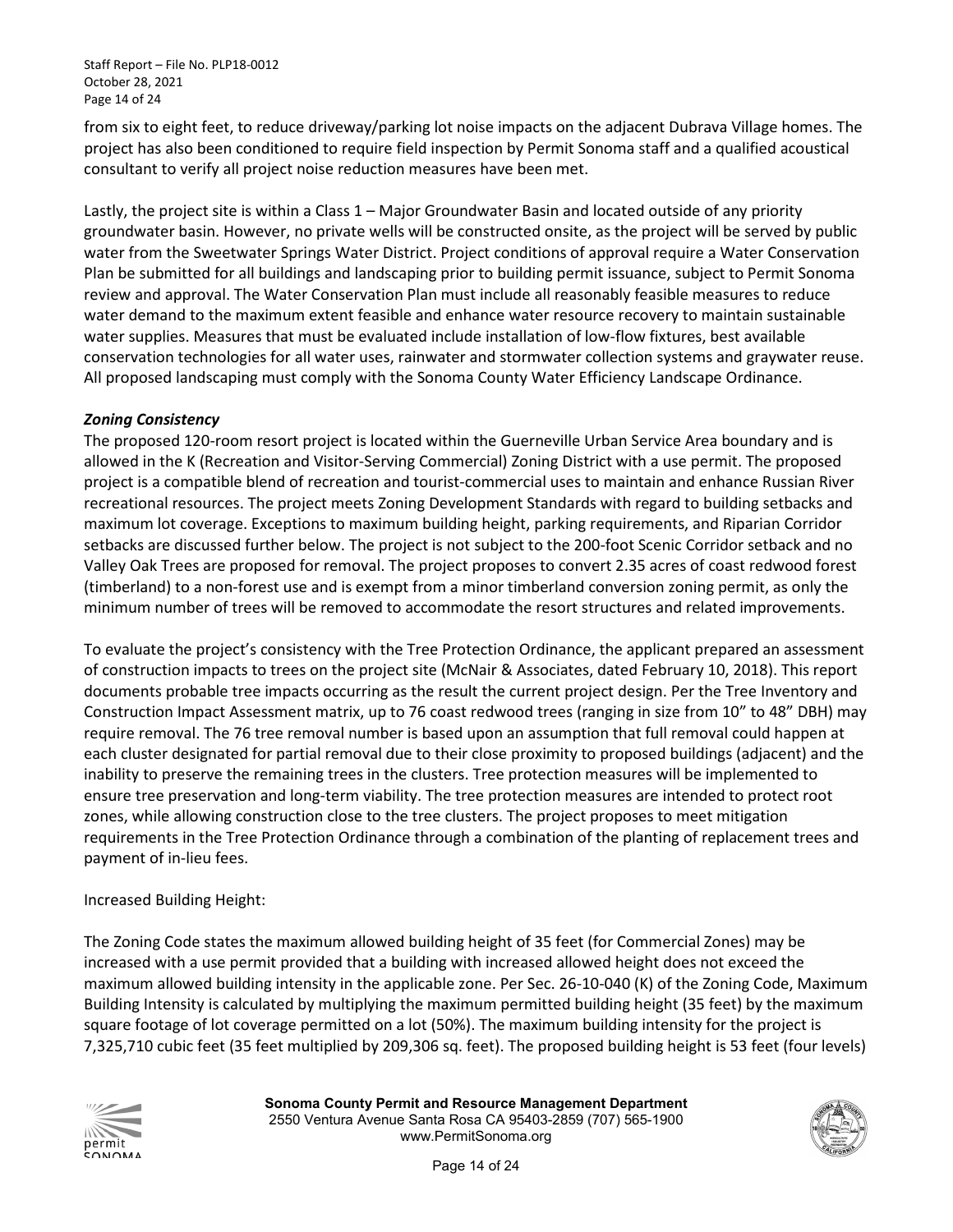Staff Report – File No. PLP18-0012 October 28, 2021 Page 15 of 24

 1,163,576 cubic feet, well below the maximum building intensity of 7,323,710 cubic feet. or the equivalent of 13.25 feet per floor. Therefore, the proposed building intensity for all proposed buildings is

#### Preliminary Design Review:

 design concept provided that the applicant address the underlying design concerns and/or recommendations provided below (see complete DRC Record of Action under Attachment 9). Project conditions of approval the November 7, 2018 DRC meeting are addressed. On November 7, 2018, the Design Review Committee (DRC) reviewed the project for conformance with Zoning and General Plan policies, including the Russian River Corridor Design Guidelines. The DRC supports the overall require the applicant obtain Final Design Review Committee review and approval prior to any grading or building permit issuance for the project. Final Design Review Committee review will ensure the concerns raised during

#### DRC November 7, 2018 Comments

#### *SITE PLAN*

*1. Consider incorporating corridor breaks between bungalow buildings to break up horizontal massing and provide for improved circulation.* 

*2. DRC supports building encroachment within riparian corridor with riverfront access improvements working to benefit the greater community as proposed* 

 **Staff comment:** The applicant has revised the site plan to include corridor breaks between the bungalow  Russian River. buildings (Tree House Suites) and proposes to relocate and improve the public access trail and public parking lot, and construct a new public restroom and bicycle racks as to improve public access to the

#### *ARCHITECTURE*

 *3. DRC may support request for height limit exception from 35 to 53 feet provided that façade elevations undergo revision to reduce appearance of bulk and massing as seen from the Russian River to south and from the hotel frontage approach to the north.* 

*4. Consider stepping West Wing building back upper floors from west exterior to reduce massing* 

*5. Consider adding more articulation to north and south facades to break up continuous vertical planes.* 

 buildings remain the same. Therefore, the facades have not been stepped back to reduce the appearance of bulk and massing. The Board of Zoning Adjustments may need to consider requiring the applicant reduce the number of rooms or the size of rooms on the upper levels in order to address the **Staff comment:** The square footages for levels 2-4 of both Hotel Buildings and the Tree House Suite DRC's design concerns regarding bulk and massing.

#### *PARKING DESIGN*

*6. DRC supports request for reduction of five (5) required on-site parking spaces if traffic study clearly upholds findings and site plan is appropriately revised to accommodate more landscaping as recommended.* 

 **Staff comment:** The applicant submitted an addendum to the final traffic study prepared for the project which finds that 176 parking spaces (including 15 stacked spaces) and the 25 spaces for public parking will accommodate the project.



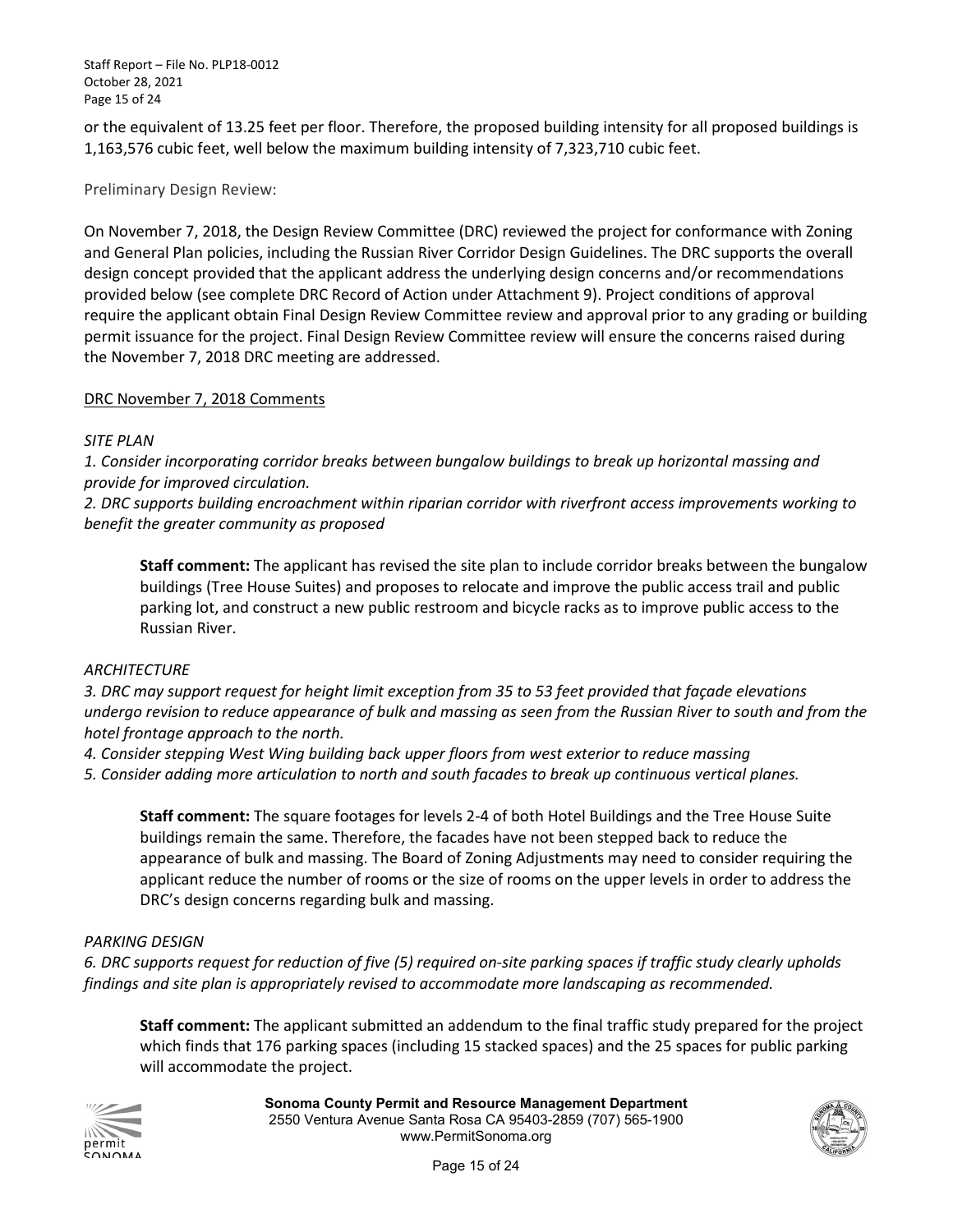#### *LANDSCAPING*

*7. Provide additional trees throughput parking lot landscape area. 8. Increase planter island widths at opportune locations throughout the parking interior and along the site frontage to accommodate more landscaping* 

*9. Develop a more effective screening solution between the highway and parking area.*  10. Reconsider use of big leaf maple trees for parking lot shading

 Evergreen hedges and different maples trees (Japanese Maples, Big Leaf Maples and Bowhall Maples) **Staff comment:** The applicant submitted revised a landscaping plan, which provides for additional screening between the highway and the parking areas (Hybrid Madrones and Redwood trees). will be planted throughout the parking areas.

#### *COLORS / MATERIALS*

*11. Confirm use of low reflectivity window schedule for façade exteriors with southern exposure.* 

 **Staff comment:** Project materials include use of plaster siding and horizontal lap siding, stone veneer, Final Design Review Committee review and approval of the window schedule for the project. metal clad window treatment and standing seam metal roofs. Project conditions of approval require

#### *LIGHTING*

*12. Minimize use of exterior lighting that could result in off-site light spillage, such as with light bollards and shielded light fixtures, especially closer to the Du Brava property line. No tall light poles should be used.* 

 **Staff comment**: The applicant is not proposing to use tall light poles. Project conditions of approval requirements: low mounted, downward casting exterior lighting that is fully shielded to prevent glare; locating exterior lighting away from the periphery of the property to avoid spill over onto adjacent require all exterior lighting is Dark Sky Compliant. Exterior lighting standards include the following properties or into the sky; prohibiting flood lights; requiring all parking lot and street lights are full cutoff fixtures; and that any security lighting is motion-sensor activated.

#### *OTHER*

*13. Consider options or supporting workforce housing rather than feeing out.* 

*14. Consider conducting additional community outreach to clarify scope of current design proposal before proceeding with BZA hearing.* 

 project (based on 2021 Fee Schedule) is \$266,834.00. The applicant has conducted community outreach **Staff comment:** The applicant proposes to pay fees in accordance with Workforce Housing Requirements pursuant to 26-89-045 of the Zoning Code. The estimated Workforce Housing Fee for the on the project, as summarized in the Neighborhood/Public Comments section below.

Floodway and Floodplain:

 public access trail. The most-current FEMA map for the area (Community Panel No. 06097C0657E, effective on 12/02/2008), indicates that the entire project site is located in Flood Zone AE, which is defined as an area where No buildings or structures are proposed to be located within the F1 Zone, except minimal retaining walls for the



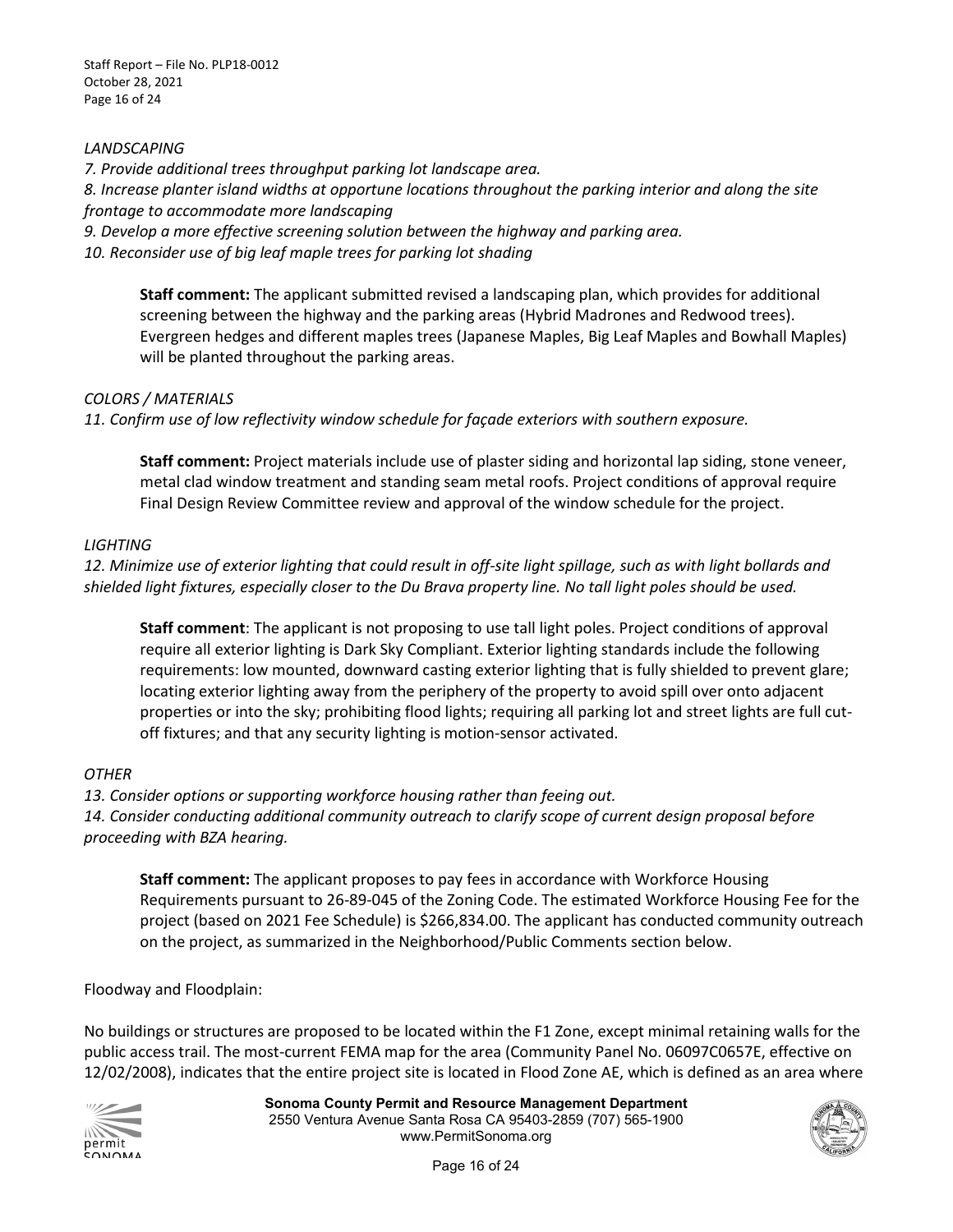the base flood elevation has been determined. The FEMA FIRM map indicates the base flood elevation at the the project would be approximately 54.2 feet (NGVD29) or 57 feet (NAVD88). site to be approximately 57 feet (NAVD 88). The applicant prepared a site-specific floodway determination (Green Valley Consulting Engineers, 2007) for the project and determined that a base flood elevation (BFE) for

 preparation of a final flood elevation study to certify flood elevations across the project site and ensure finished lower finished floor elevation is determined appropriate based on the final flood elevation study). In order to waterway setbacks, provide a floodway analysis, and comply with all requirements of County code and relevant Department of Fish and Wildlife, the U.S. Army Corps of Engineers, and County Water Agency Flood Control To ensure consistency with County flood protection regulations, a project condition of approval requires floor elevations of project structures are at least one foot above 100-year flood elevations (58.1 feet, unless a accept a reduced flood elevation determination the applicant would need to apply for a letter of map revision to FEMA. Project Conditions of Approval also require construction of the public access trail to meet required resource agencies, including State and North Coast Regional Water Quality Control Boards, the California Criteria regarding flood control design.

#### Riparian Corridor:

 acres (46,426 sq. ft.) of the project site. The Conceptual Streamside Conservation Plan was prepared to mitigate Corridor and includes: The Use Permit request includes a Conceptual Streamside Conservation Plan for encroachment into the Riparian Corridor 50-setbacks established for the Russian River and Hulbert Creek, which covers approximately 1.065 for impacts to riparian habitat resulting from the Resort facility and public trail encroachments into the Riparian

- (consisting of 2,745 SF of impermeable areas and 1,746 SF of permeable areas); and • 4,490 SF of Riparian Corridor habitat loss due to resort building structures, patios, decks and walkways
- • Approximately 0.32 acres (13,939 SF) of Riparian Corridor habitat loss due to the public access trail and the pathway to the river from the hotel; and
- Mitigation for 0.42 acres (18,429 SF) of Riparian Corridor habitat loss at a 3:1 ratio for a total minimum mitigation area of 1.26 acres (55,080 SF) of riparian habitat restoration, including non-native vegetation removal and planting with native riparian vegetation.

 require submission of a Final Streamside Conservation Plan for Permit Sonoma review and approval. Permit It is anticipated that the final alignment of the public access trail will be close to the conceptual alignment and will not require any tree removal. Prior to grading and building permit issuance, Project Conditions of Approval Sonoma is required to verify the riparian habitat restoration activities identified in the Final Streamside Conservation Plan are implemented prior to final occupancy of the Resort building permits.

#### Parking Regulations:

Pursuant to Article 86 (Parking Regulations) of the Sonoma County Zoning Code, the resort facility is required to provide 226 parking spaces to accommodate for the hotel component (121 spaces), the restaurant (56 spaces), and the meeting rooms (49 spaces). Additionally, the existing public parking easement requires the property provides 25 public parking spaces for access to the Russian River.



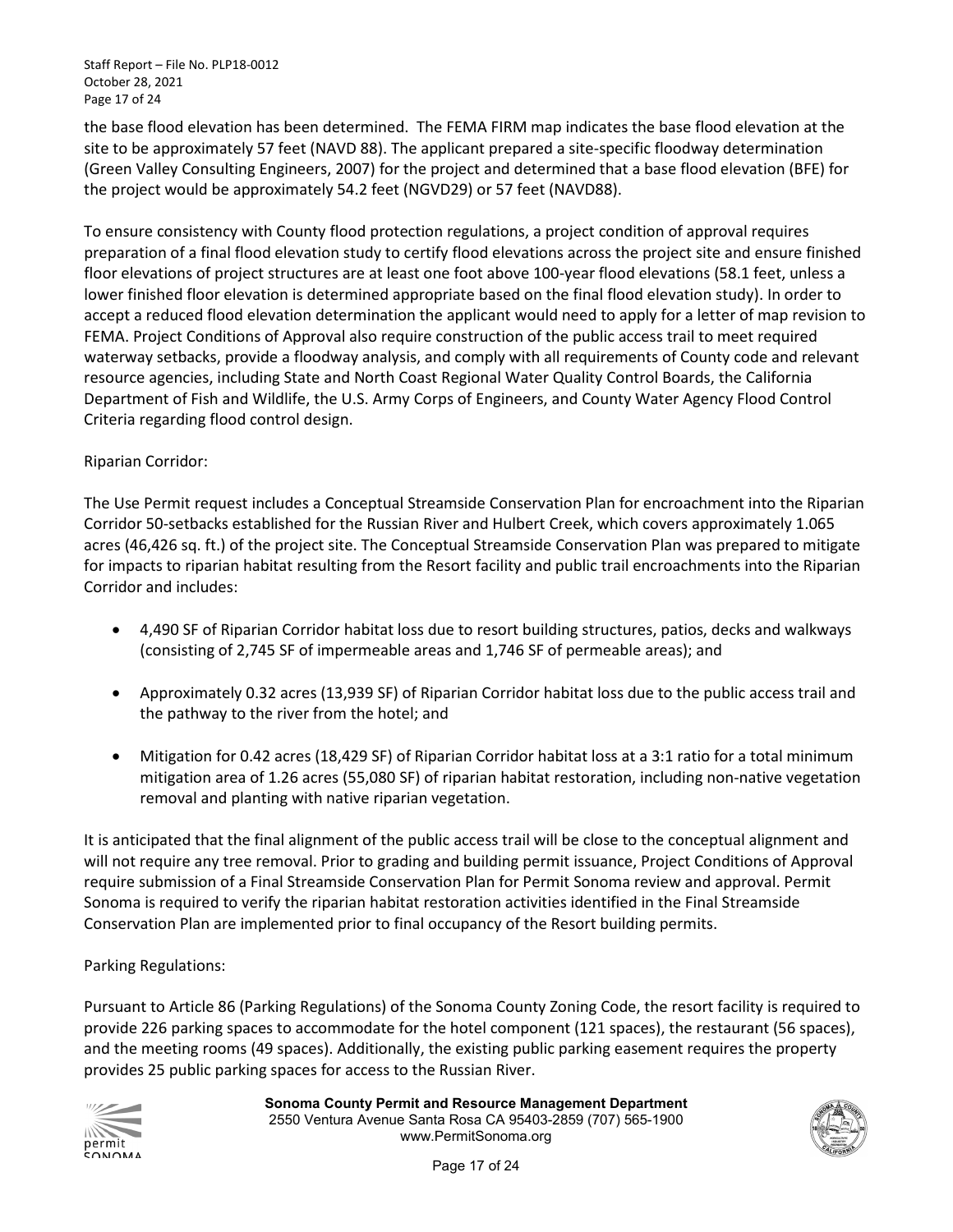parking spaces. The 25 public parking spaces will be reserved for public use while the public trail is open from Sunrise to Sunset. The remaining 176 parking spaces are for use by hotel resort guests and employees. The The project proposes a total of 201 parking spaces, including the 25 public spaces and a zone for 15 stacked applicant requests to implement a shared parking concept and reduce the required parking (for the resort) by 50 spaces. Section 26-86-010.i of the Zoning Code allows the Board of Zoning Adjustments to reduce parking standards when it has been satisfactorily demonstrated that fewer spaces will adequately serve the project:

 *Parking standards may be reduced when it has been satisfactorily demonstrated (to the BZA) that fewer spaces will adequately serve the specific use or that the applicant has encouraged transit opportunities through one or more of the following:* 

 *limited to, provision of flex-time, carpooling, and transit passes such that VMT generated by the project (1) Participation in a comprehensive travel demand management (TDM) program including, but not is reduced; (2) Provision of transit stops and/or turnouts developed in cooperation with and approved by Sonoma County Transit;* 

*(3) Provision of amenities for bicyclists, bus riders, carpoolers and pedestrians beyond (Code requirements).* 

 The applicant completed an Addendum to the Final Traffic Impact Study with an updated parking analysis for the Institute (ULI) publication, Shared Parking, Third Edition, 2020, to determine parking demand for the resort and project (W-Trans September 8, 2020). The Addendum uses methodologies contained in the updated Urban Land its affiliated uses during different time periods. The ULI shared parking methodology ties recommended parking supply to the maximum demand period.

 meeting room space. The shared parking analysis projects a peak season (June to October) parking demand of Shared Parking for the Leisure Hotel land use includes the total number of rooms, restaurant square footage and 190 spaces. Overall parking demand is projected to be approximately 30 percent lower during the off-peak winter months (December to April). The parking demand projections include parking generated by the river access public parking lot.

 the projected peak-season demand for 190 spaces. A project condition of approval requires the applicant submit a Final Parking Management Plan for review and approval by DTPW and Permit Sonoma, addressing plans for and the prescribed mitigation measures for the parking requirements, please see the Transportation Section of On November 6, 2020, the Sonoma County Department of Transportation and Public Works (DTPW) accepted the Addendum, which concludes the resort's proposed 201-space parking supply is expected to accommodate use of valet parking during special events and both peak and non-peak season uses. For more detailed analysis the CEQA Initial Study (Mitigated Negative Declaration) for the project under Attachment 11.

 Required bicycle parking spaces call for one bicycle space for every 5 spaces required for automobiles, equating to at least 40 required bicycle parking spaces if utilizing 201 vehicle parking spaces if the shared parking concept is applied. If the shared parking concept is not found acceptable by the BZA, then additional bicycle parking spaces above the proposed 40 spaces may be required.



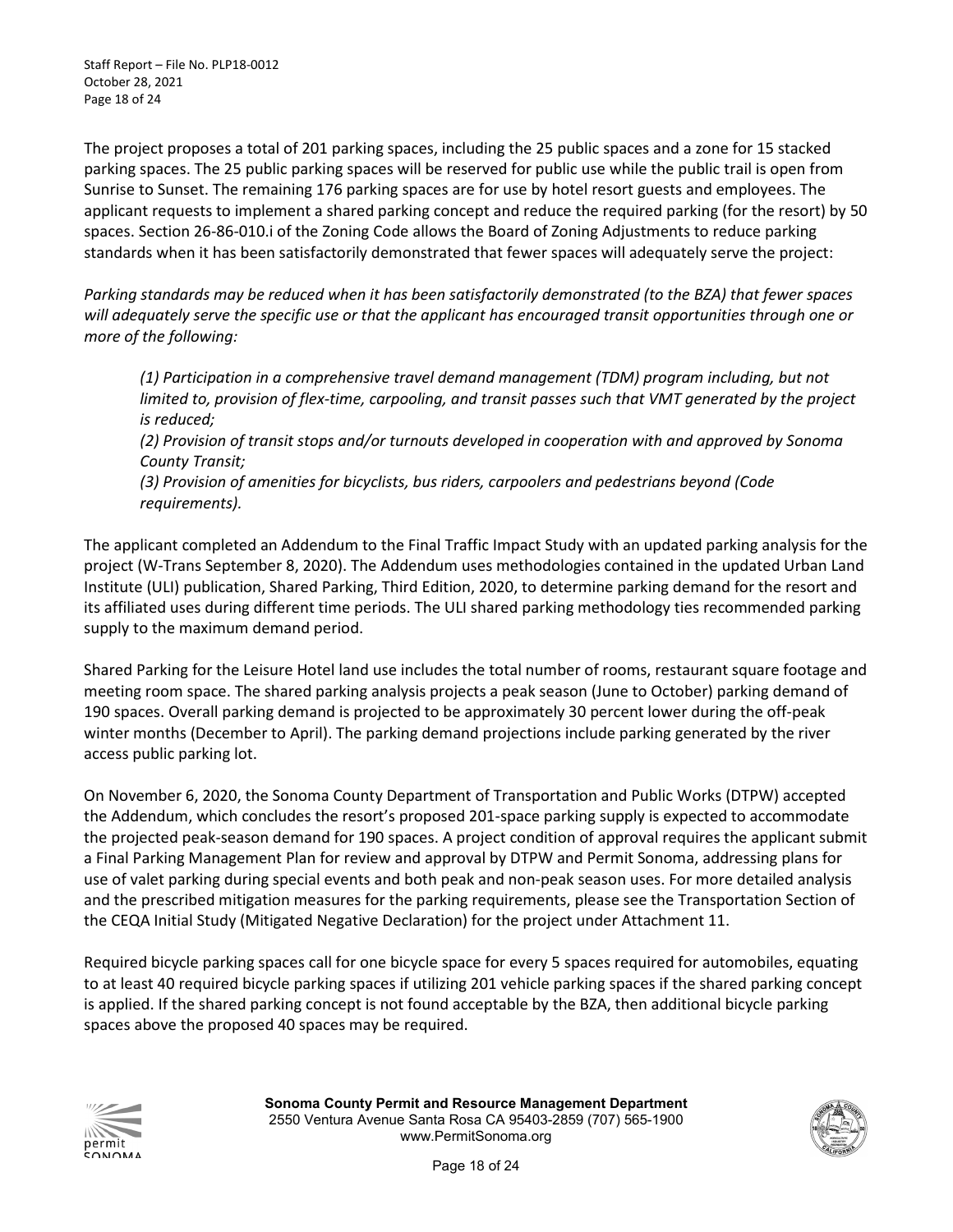#### *Environmental Analysis*

 Guidelines, California Code of Regulations. Staff has determined that the project is subject to the California Environmental Quality Act. Based on application materials provided by the applicant and technical specialists, an Initial Study was completed. The proposed project has been analyzed under the California Environmental Quality Act (CEQA) and the CEQA

Initial Study was completed.<br>As a result of the Initial Study, it was determined that project impacts could be mitigated to a less than impacts are detailed in the Mitigated Negative Declaration, and have been incorporated into the conditions of significant level, and so a Mitigated Negative Declaration was drafted for the project. This document identifies mitigation measures and a monitoring program for the proposed project. The following table lists subsections of the Initial Study that may be potentially impacted by this project. Mitigation measures for these potential approval.

Environmental factors listed below were considered by evaluating the project. The Initial Study includes a discussion of the potential impacts and identifies mitigation measures to substantially reduce those impacts to a level of insignificance where feasible:

- **No Impact: The project would not have the impact described.** The project may have a beneficial effect, but there is no potential for the project to create or add increment to the impact described.
- • **Less Than Significant Impact**: The project would have the impact described, but the impact would not be significant. Mitigation is not required, although the project applicant may choose to modify the project to avoid the impacts.
- • **Potentially Significant Unless Mitigated:** The project would have the impact described, and the impact could be significant. One or more mitigation measures have been identified that will reduce the impact to a less than significant level.

| <b>Topic Area</b>               | Abbreviation* | <b>No Impact</b> | Less than<br><b>Significant Impact</b> | <b>Potentially</b><br><b>Significant Unless</b><br><b>Mitigated</b> |
|---------------------------------|---------------|------------------|----------------------------------------|---------------------------------------------------------------------|
| Aesthetic/Visual                | <b>VIS</b>    |                  |                                        | $\pmb{\mathsf{X}}$                                                  |
| Agricultural & Forest Resources | AG            |                  |                                        | X                                                                   |
| Air Quality                     | <b>AIR</b>    |                  | X                                      |                                                                     |
| <b>Biological Resources</b>     | <b>BIO</b>    |                  |                                        | X                                                                   |
| <b>Cultural Resources</b>       | <b>CUL</b>    |                  |                                        | X                                                                   |
| Energy                          | <b>ENE</b>    | X                |                                        |                                                                     |
| Geology and Soils               | GEO           |                  |                                        | X                                                                   |
| <b>Greenhouse Gas Emission</b>  | <b>GHG</b>    |                  | Χ                                      |                                                                     |



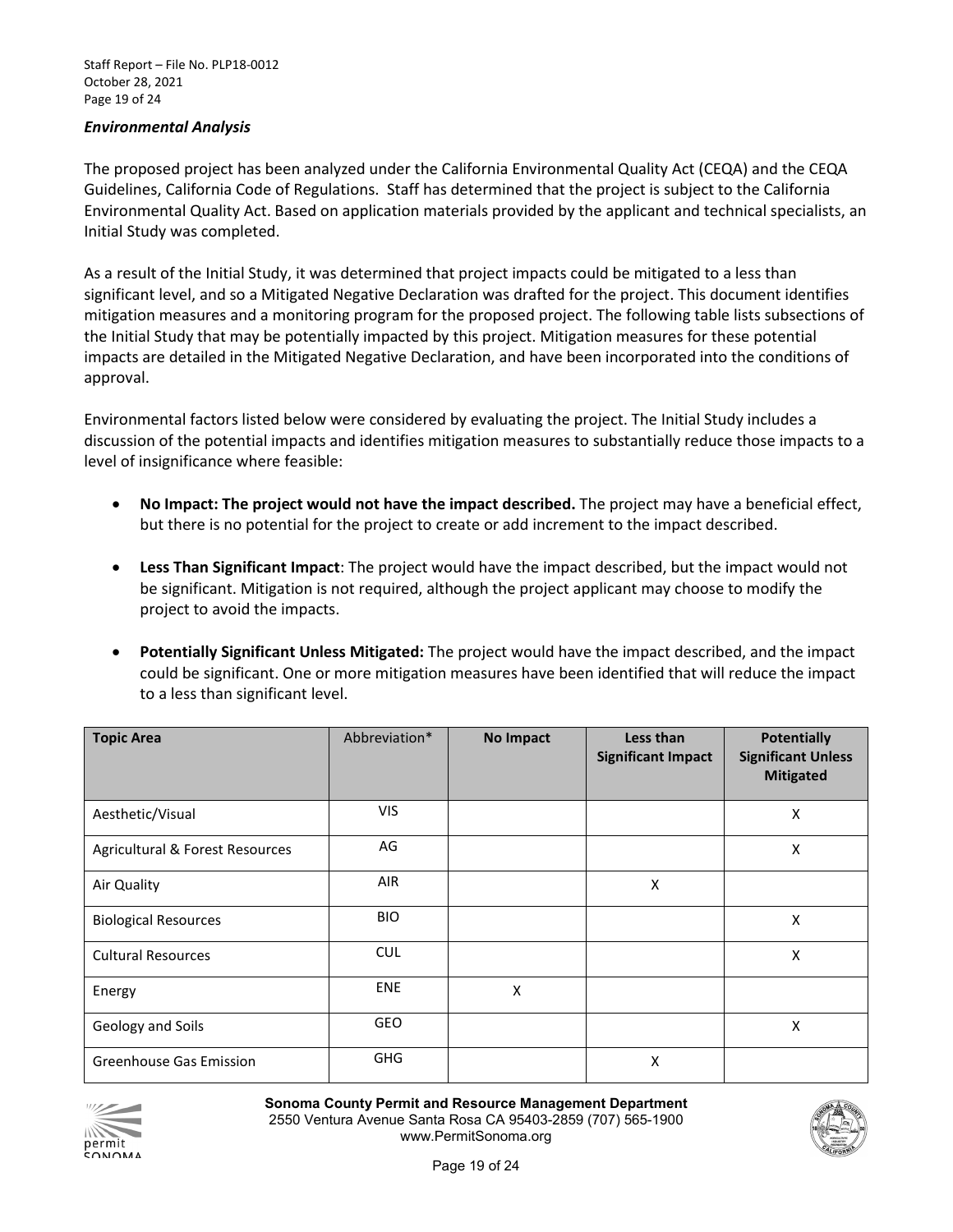#### Staff Report – File No. PLP18-0012 October 28, 2021 Page 20 of 24

| <b>Topic Area</b>                      | Abbreviation* | <b>No Impact</b> | Less than<br><b>Significant Impact</b> | <b>Potentially</b><br><b>Significant Unless</b><br><b>Mitigated</b> |
|----------------------------------------|---------------|------------------|----------------------------------------|---------------------------------------------------------------------|
| <b>Hazards and Hazardous Materials</b> | HAZ           | X                |                                        |                                                                     |
| <b>Hydrology and Water Quality</b>     | <b>HYDRO</b>  |                  |                                        | X                                                                   |
| Land Use and Planning                  | LU            |                  | X                                      |                                                                     |
| <b>Mineral Resources</b>               | <b>MIN</b>    | X                |                                        |                                                                     |
| <b>Noise</b>                           | <b>NOISE</b>  |                  |                                        | $\mathsf{X}$                                                        |
| Population and Housing                 | <b>POP</b>    |                  | X                                      |                                                                     |
| <b>Public Services</b>                 | PS            |                  | X                                      |                                                                     |
| Recreation                             | <b>REC</b>    |                  | $\pmb{\mathsf{X}}$                     |                                                                     |
| <b>Transportation and Traffic</b>      | <b>TRANS</b>  |                  |                                        | $\pmb{\times}$                                                      |
| <b>Tribal Cultural Resources</b>       | <b>TCR</b>    |                  | $\pmb{\mathsf{X}}$                     |                                                                     |
| Utility and Service Systems            | <b>UTL</b>    |                  | $\pmb{\mathsf{X}}$                     |                                                                     |
| Wildfire                               | <b>WILD</b>   |                  | X                                      |                                                                     |
| Mandatory Findings of Significance     |               |                  | X                                      |                                                                     |

 For more detailed analysis and the prescribed mitigation measures for the topic areas that may have impacts that are "Less than Significant with Mitigation", please refer to the corresponding sections of the CEQA Initial Study (Mitigated Negative Declaration) for the project:

> Section 1: Aesthetics/Visual: pages 39-43 Section 2: Agricultural and Forest Resources: pages 43-45 Section 7. Geology and Soils: pages 57-60 Section 13. Noise: pages 70-74 Section 17. Transportation: pages 77-81 Section 4. Biological Resources: pages 50-56 Section 5. Cultural Resources: pages 56-57 Section 10. Hydrology and Water Quality: pages 65-68

#### **NEIGHBORHOOD/PUBLIC COMMENTS**

 At the Sonoma County Design Review Committee meeting held on November 7, 2018, public comments raised the following concerns:

- Protect riparian habitat over tree restoration.
- Lighting impact from parking lot and upper floor of hotel rooms.



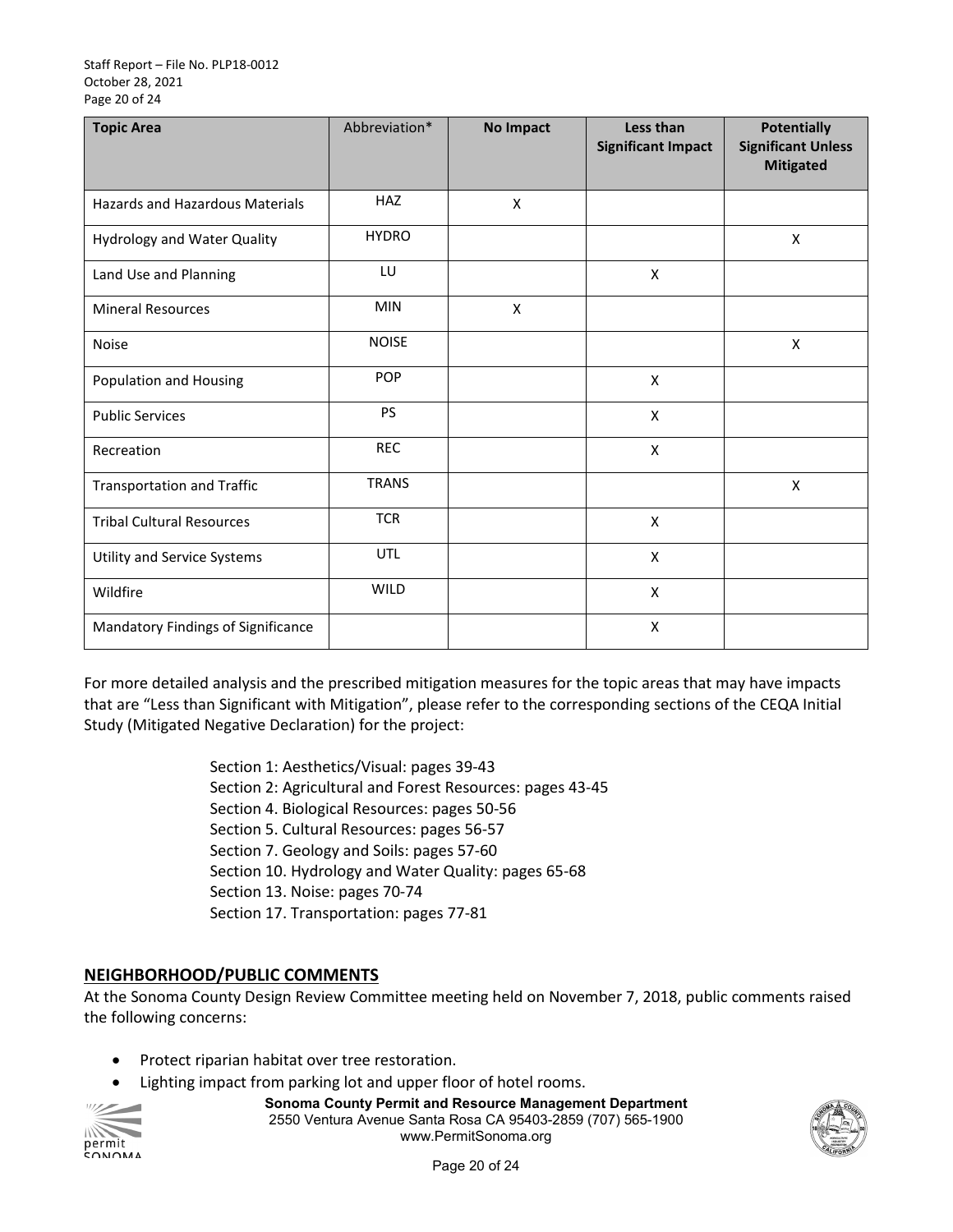Staff Report – File No. PLP18-0012 October 28, 2021 Page 21 of 24

- Hotel impact on local lodging
- Scenic corridor protection
- Public access easement
- Riparian Corridor setback

 The DRC recommended that the applicant consider conducting additional community outreach to clarify scope conducting public outreach and participated in the following engagements: of current design proposal before proceeding with BZA hearing. Since May 2018, the applicant has been

| <b>Outreach Conducted by Applicant</b>          | Date                                               |
|-------------------------------------------------|----------------------------------------------------|
| <b>Russian River Chamber of Commerce Mixer</b>  | 05/02/2018                                         |
| Stakeholder Meeting with Guerneville Area       | 06/04/2018                                         |
| <b>Organizations and Community Leaders</b>      |                                                    |
| Meeting with Guernewood Neighborhoods           | 07/21/2018                                         |
| Association                                     |                                                    |
| Meeting with Dubrava Homeowners Association     | 08/25/2018                                         |
| <b>Guernewood Park Picnic with Neighbors</b>    | 09/08/2018                                         |
| Meetings with Russian Riverkeeper               | 2/6/2019 and 4/5/2019                              |
| Communication with Mike Nicholls, Lower Russian | Mid-April 2019                                     |
| <b>River MAC Chair</b>                          |                                                    |
| Land-use Sub-committee Meeting of the Lower     | 07/21/2020                                         |
| Russian River Municipal Advisory Council (MAC)  |                                                    |
| <b>Russian River Chamber of Commerce</b>        | 05/04/2021                                         |
| Dubrava Village Homeowner's Association         | 05/22/2021                                         |
| Lower Russian river Municipal Advisory Council  | 06/17/2021                                         |
| presentation                                    |                                                    |
| <b>Russian River Chamber of Commerce</b>        | 08/4/2021 postponed due to Covid; general outreach |
|                                                 | in August-September Chamber Newsletter.            |

General concerns raised during the applicant's public outreach meetings include:

- Need for low-cost local housing for resort workers; work force housing, should improve housing for local community.
- Local program assisting low-income local workers
- Homeless encampments, theft, overflow parking, overnight parking, camping on grounds
- Sewage management, air and river water pollution
- Damage to Dubrava Village perimeter fence
- Storage of trucks and large equipment by the "caretaker" near the Dubrava Village property line
- Dumping of garbage on the Dubrava Village riverfront
- Issues of unmaintained large redwood trees compromised by large/non-native ivy growth on the Lok property
- Tree removal
- Issues with fire danger due to unsupervised "beach parties", access to property by fire department and security of property prior to start of construction



#### **Sonoma County Permit and Resource Management Department**

2550 Ventura Avenue Santa Rosa CA 95403-2859 (707) 565-1900 www.PermitSonoma.org

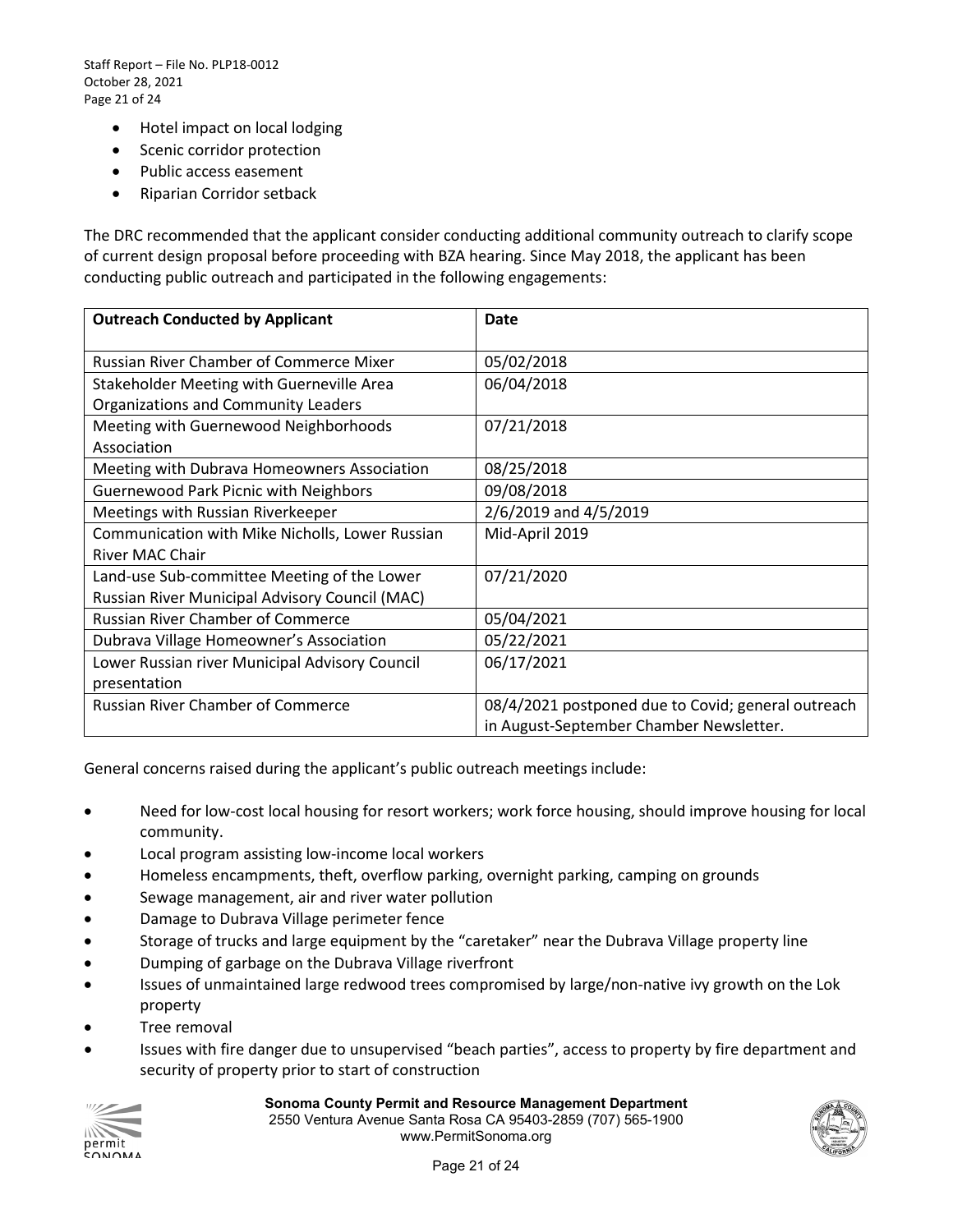- • Some concerns expressed with the size and scope of development –development was "too big" and the height of the development was "too high"
- • Concerns with the potential for increased traffic along Highway 116 and the potential safety impacts that would come along with the development
- Neighbors hope to have access to the resort and the amenities offered (potentially use of pool)
- • Concerned about any noise from garbage or service trucks near the property line and visual impacts with the fence

 On January 15, 2019, the Russian River Chamber of Commerce submitted a letter of support stating that the setting; create jobs in the area; be a much needed boost to the local economy; increase TOT collections; turn a blighted property into one all can be proud of; and fill an important need for additional conference room space, project would meet the region's growing demand for lodging, hospitality and overall experience in a natural currently not available.

 from August 27 through September 27, 2021. Public comments were received from 70 households. Ten of the public comments express support for the project and 60 oppose the project. Public comments are included The Initial Study/Mitigated Negative Declaration was published for a 30-day public review and comment period under Attachment 7.

 supply/drought concerns, 50 expressed fire evacuation concerns and 48 expressed design/size concerns. Other concerns expressed are loss of open space, noise, homeless encampments, deficient sewer system, loss of 76 Redwood trees, impact on existing small business owners operating hotels and lodges, pollution of riparian requesting clarifying information on the public parking lot assessment and for new mitigation measures to be added to the project to increase protection of submerged cultural resources. Of the 60 opposition comments, 50 expressed concerns about local traffic congestion , 49 expressed water habitats, and inadequate conservation plan. The State Lands Commission submitted a comment letter

#### **RESPONSE TO PUBLIC CONCERNS RAISED**

#### Traffic

 The Traffic Impact Study (W-Trans, December 11, 2018) found that all traffic study intersections will operate acceptability at LOS D or better. The left turn queues on Highway 116 at the project driveway will be within frontage and 40 bicycle parking spaces will be provided. A new transit shelter with a bench will be installed at the front of the property. The Addendum to the Final Traffic Impact Study (W-Trans, September 8, 2020) available two-way left-turn lane storage. A Class I bicycle pathway will be installed along the entire project presented Shared Parking methodology and a Shared Parking analysis for applying the Urban land Institute (ULI) Shared Parking methodology to the project to meet the projected peak–season parking demand.

#### Height and Massing of Hotel Buildings

 DRC requested plan revisions to reduce building massing. DRC may support request for height limit exception from 35 to 53 feet provided that façade elevations undergo revision to reduce appearance of bulk and massing adding more articulation to north and south facades to break up continuous vertical planes. as seen from the Russian River to south and from the hotel frontage approach to the north. DRC also wants the applicant to consider stepping West Wing building back upper floors from west exterior to reduce massing and



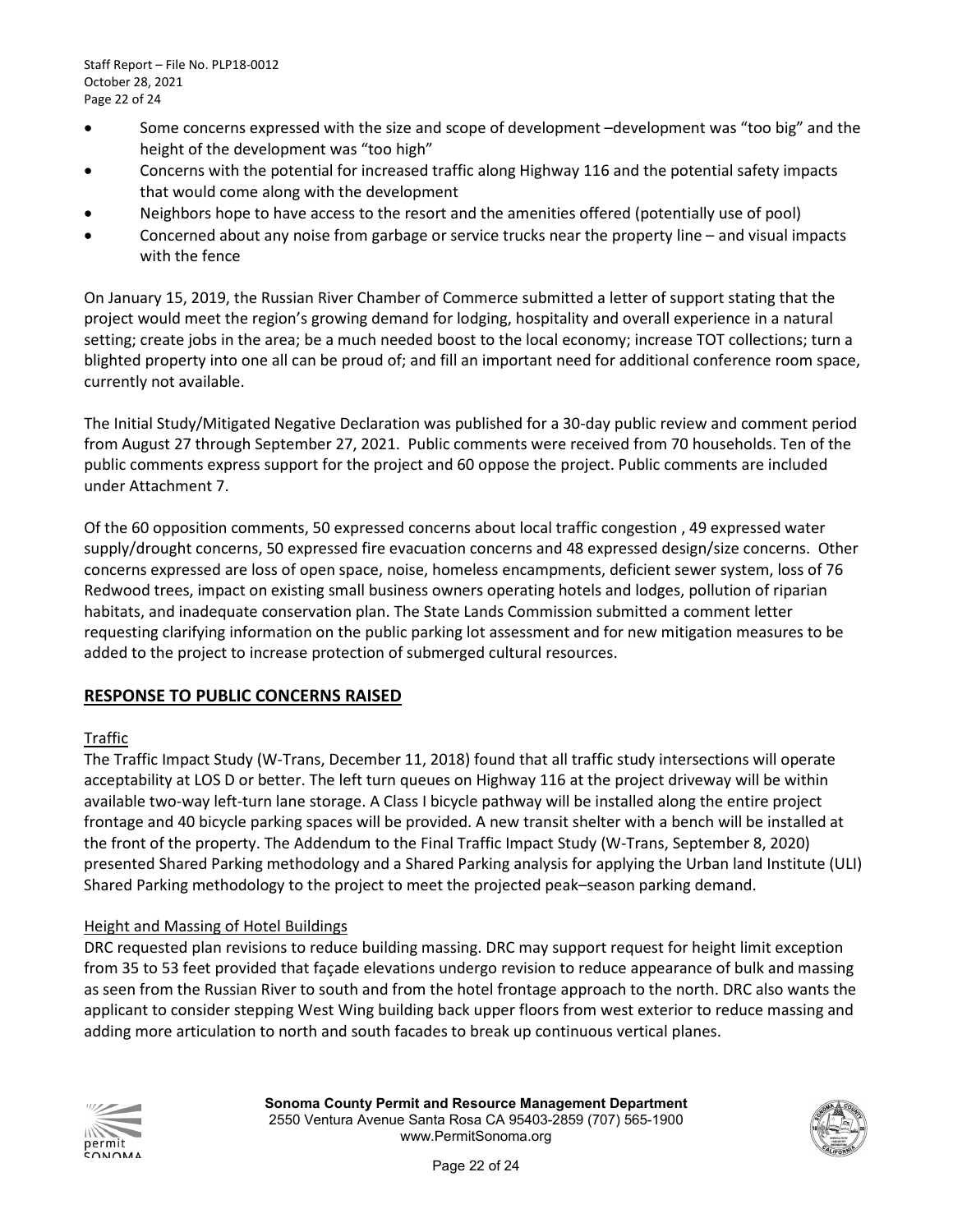Staff Report – File No. PLP18-0012 October 28, 2021 Page 23 of 24

#### Tree Removal

 zones; five (5) of the clusters will require partial removal and six (6) of the clusters will be removed. Potentially A Tre e Impact Graphic Plan from the Arborist Construction Impact Review (MacNair, February 10, 2018, updated February 10, 2020) highlights the locations of the 43 coast redwood clusters. Of the 43-coast redwood (Sequoia sempervirens) clusters within the development envelope, there will be no impact to four (4) of the clusters; twenty-eight (28) of the clusters will require special tree protection measures so as to not damage the root 76 trees could be removed if partial cluster removal turns out to be impossible or unsuccessful. The Streamside Conservation Plan will offset the loss of coat redwood habitat.

#### Riparian Corridor Impacts

 and 0.04 acre impacted by walkways, decks and patios. Approximately 0.25 acre will be impacted by the construction of the ADA-compliant public access trail and the connector path from the hotel to the river. The Riparian Corridor covers approximately 1.065 acres. Approximately 0.06 acre will be impacted by buildings Therefore, the total impact to the Riparian Corridor will be 0.42 acre. No trees will be removed. The remaining 0.64 acre will not be directly affected.

 The applicant has agreed to a 3:1 mitigation ratio (3 acres of mitigation for each impacted acre). Invasive species The Streamside Conservation Plan will provide the mitigation for the encroachment into the Riparian Corridor. will be removed from the unaffected area of the Riparian Corridor and native riparian species will be planted.

#### Noise

 Noise will be produced by traffic on Highway 116 plus project traffic and parking, outdoor use areas, mechanical noise will be mitigated by a noise barrier along the shared property line with Dubrava Village. equipment. Amplified music, amplified speech and non-amplified music will exceed the nighttime threshold. The

#### Scenic Corridor Protection

 Several design elements protect the Scenic Corridor. The hotel has been set back more than 30% of the lot compatibility with its surroundings. Existing vegetation screens views from Highway 116. The tone and hedge wall visually separates the resort from Highway 116. New landscaping integrates the hotel with the setting. depth. The hotel buildings are located outside of the Scenic Corridor and set within coast redwood trees for

#### Water

 Concern has been expressed about being in the midst of a very severe drought and considering a "luxury" hotel against a hotel, just not at this time. On March 22, 2021, Sweetwater Springs Water District issued a Water Will materials. The consulting engineer for Sweetwater Springs Water District (District) states the District has a water shortage contingency plan with mandatory usage reductions included, but so far have only issued the Phase I voluntary conservation request. The District has water rights that date back to 1885 (pre 1914 Water Rights). According to the consulting engineer, the District stands in good shape from the perspective of water rights and of this size and how the addition of another big water user can be justified. One concerned commenter is not Serve Letter stating that the District has adequate domestic water supplies to furnish the proposed project. The letter also stated that the District has sufficient storage for fire flows for Type IA, IB, IIA and IIIA building water usage.

#### Sewer Capacity

 Concern was expressed whether the sewer could handle the project. River Sanitation has confirmed that they have capacity for the project.